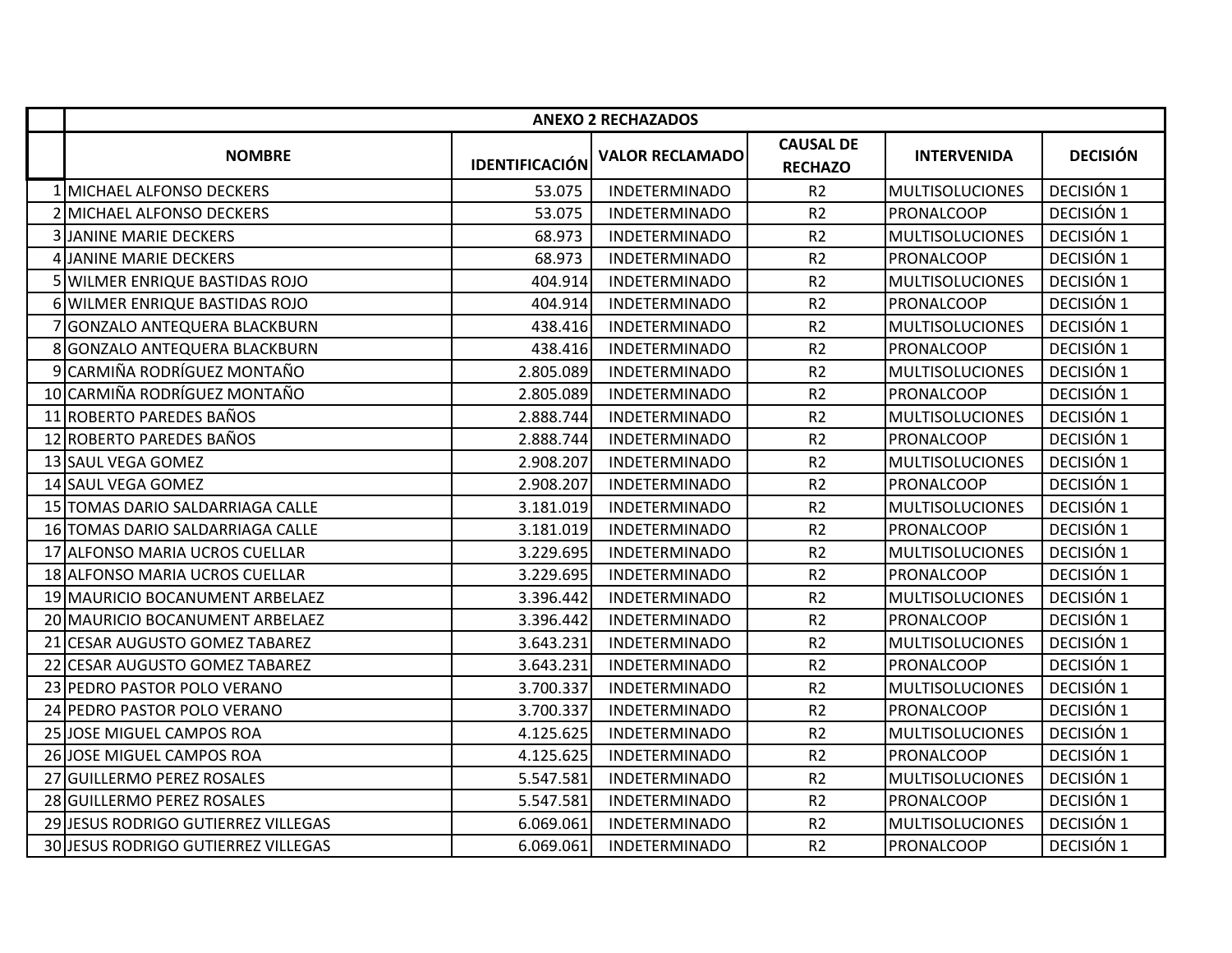|                                    |                       | <b>ANEXO 2 RECHAZADOS</b> |                                    |                        |                 |
|------------------------------------|-----------------------|---------------------------|------------------------------------|------------------------|-----------------|
| <b>NOMBRE</b>                      | <b>IDENTIFICACIÓN</b> | <b>VALOR RECLAMADO</b>    | <b>CAUSAL DE</b><br><b>RECHAZO</b> | <b>INTERVENIDA</b>     | <b>DECISIÓN</b> |
| 31 HECTOR HUGO ALZATE MONTOYA      | 6.789.892             | <b>INDETERMINADO</b>      | R <sub>2</sub>                     | <b>MULTISOLUCIONES</b> | DECISIÓN 1      |
| 32 HECTOR HUGO ALZATE MONTOYA      | 6.789.892             | <b>INDETERMINADO</b>      | R <sub>2</sub>                     | PRONALCOOP             | DECISIÓN 1      |
| 33 JOSE MANUEL MARTELO CIENFUEGOS  | 6.867.270             | <b>INDETERMINADO</b>      | R <sub>2</sub>                     | <b>MULTISOLUCIONES</b> | DECISIÓN 1      |
| 34 JOSE MANUEL MARTELO CIENFUEGOS  | 6.867.270             | <b>INDETERMINADO</b>      | R <sub>2</sub>                     | PRONALCOOP             | DECISIÓN 1      |
| 35 JULIO RESTREPO ARANGO           | 8.217.751             | <b>INDETERMINADO</b>      | R2                                 | <b>MULTISOLUCIONES</b> | DECISIÓN 1      |
| 36 JULIO RESTREPO ARANGO           | 8.217.751             | <b>INDETERMINADO</b>      | R <sub>2</sub>                     | PRONALCOOP             | DECISIÓN 1      |
| 37 ELKIN DE JESUS GARCES VELASQUEZ | 8.243.342             | <b>INDETERMINADO</b>      | R <sub>2</sub>                     | <b>MULTISOLUCIONES</b> | DECISIÓN 1      |
| 38 ELKIN DE JESUS GARCES VELASQUEZ | 8.243.342             | <b>INDETERMINADO</b>      | R2                                 | PRONALCOOP             | DECISIÓN 1      |
| 39 JUAN GUILLERMO ZULUAGA POSADA   | 8.292.475             | <b>INDETERMINADO</b>      | R <sub>2</sub>                     | <b>MULTISOLUCIONES</b> | DECISIÓN 1      |
| 40 JUAN GUILLERMO ZULUAGA POSADA   | 8.292.475             | <b>INDETERMINADO</b>      | R2                                 | PRONALCOOP             | DECISIÓN 1      |
| 41 JOSE ANTONIO PUENTES DIAZ       | 9.527.908             | <b>INDETERMINADO</b>      | R2                                 | <b>MULTISOLUCIONES</b> | DECISIÓN 1      |
| 42 JOSE ANTONIO PUENTES DIAZ       | 9.527.908             | <b>INDETERMINADO</b>      | R <sub>2</sub>                     | PRONALCOOP             | DECISIÓN 1      |
| 43 MARINO RUBIO DELGADO            | 10.057.470            | <b>INDETERMINADO</b>      | R <sub>2</sub>                     | <b>MULTISOLUCIONES</b> | DECISIÓN 1      |
| 44 MARINO RUBIO DELGADO            | 10.057.470            | <b>INDETERMINADO</b>      | R <sub>2</sub>                     | PRONALCOOP             | DECISIÓN 1      |
| 45 JOSE REINER RIVERA RAMIREZ      | 10.074.276            | <b>INDETERMINADO</b>      | R <sub>2</sub>                     | <b>MULTISOLUCIONES</b> | DECISIÓN 1      |
| 46 JOSE REINER RIVERA RAMIREZ      | 10.074.276            | <b>INDETERMINADO</b>      | R <sub>2</sub>                     | PRONALCOOP             | DECISIÓN 1      |
| 47 LUIS JAIRO VALENCIA BRITO       | 10.076.345            | <b>INDETERMINADO</b>      | R <sub>2</sub>                     | <b>MULTISOLUCIONES</b> | DECISIÓN 1      |
| 48 LUIS JAIRO VALENCIA BRITO       | 10.076.345            | <b>INDETERMINADO</b>      | R2                                 | PRONALCOOP             | DECISIÓN 1      |
| 49 JAVIER BUITRAGO JARAMILLO       | 10.231.388            | <b>INDETERMINADO</b>      | R2                                 | <b>MULTISOLUCIONES</b> | DECISIÓN 1      |
| 50 JAVIER BUITRAGO JARAMILLO       | 10.231.388            | <b>INDETERMINADO</b>      | R2                                 | PRONALCOOP             | DECISIÓN 1      |
| 51 EDUARDO ESCOBAR ESCOBAR         | 10.269.476            | <b>INDETERMINADO</b>      | R2                                 | <b>MULTISOLUCIONES</b> | DECISIÓN 1      |
| 52 EDUARDO ESCOBAR ESCOBAR         | 10.269.476            | <b>INDETERMINADO</b>      | R2                                 | PRONALCOOP             | DECISIÓN 1      |
| 53 GONZALO TRIVIÑO HERRERA         | 11.338.480            | <b>INDETERMINADO</b>      | R2                                 | <b>MULTISOLUCIONES</b> | DECISIÓN 1      |
| 54 GONZALO TRIVIÑO HERRERA         | 11.338.480            | <b>INDETERMINADO</b>      | R2                                 | PRONALCOOP             | DECISIÓN 1      |
| 55 NEMECIO ALVARADO                | 13.215.899            | 154.879.752               | R2                                 | <b>MULTISOLUCIONES</b> | DECISIÓN 1      |
| 56 NEMECIO ALVARADO                | 13.215.899            | 154.879.752               | R2                                 | PRONALCOOP             | DECISIÓN 1      |
| 57 SERGIO ENRIQUE SERRANO TORRES   | 13.833.881            | <b>INDETERMINADO</b>      | R2                                 | <b>MULTISOLUCIONES</b> | DECISIÓN 1      |
| 58 SERGIO ENRIQUE SERRANO TORRES   | 13.833.881            | <b>INDETERMINADO</b>      | R <sub>2</sub>                     | PRONALCOOP             | DECISIÓN 1      |
| 59 MANUEL MARIA MESA ZAMORA        | 14.212.746            | <b>INDETERMINADO</b>      | R <sub>2</sub>                     | <b>MULTISOLUCIONES</b> | DECISIÓN 1      |
| 60 MANUEL MARIA MESA ZAMORA        | 14.212.746            | <b>INDETERMINADO</b>      | R <sub>2</sub>                     | PRONALCOOP             | DECISIÓN 1      |
| 61 JORGE LUIS MESA CASABIANCA      | 14.398.761            | <b>INDETERMINADO</b>      | R <sub>2</sub>                     | <b>MULTISOLUCIONES</b> | DECISIÓN 1      |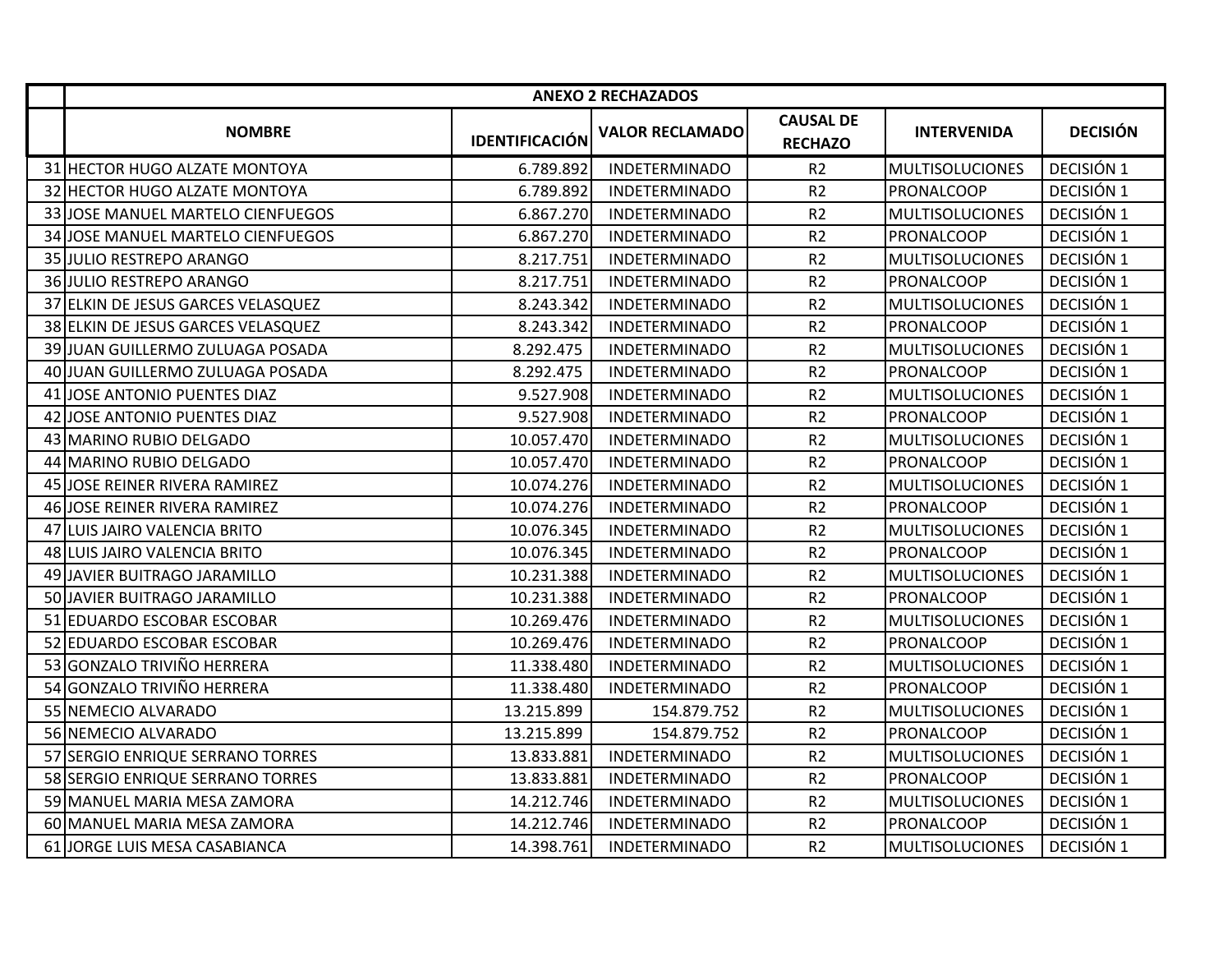|                                   |                       | <b>ANEXO 2 RECHAZADOS</b> |                                    |                        |                 |
|-----------------------------------|-----------------------|---------------------------|------------------------------------|------------------------|-----------------|
| <b>NOMBRE</b>                     | <b>IDENTIFICACIÓN</b> | <b>VALOR RECLAMADO</b>    | <b>CAUSAL DE</b><br><b>RECHAZO</b> | <b>INTERVENIDA</b>     | <b>DECISIÓN</b> |
| 62 JORGE LUIS MESA CASABIANCA     | 14.398.761            | <b>INDETERMINADO</b>      | R <sub>2</sub>                     | PRONALCOOP             | DECISIÓN 1      |
| 63 HUMBERTO PLATA ROA             | 14.989.570            | <b>INDETERMINADO</b>      | R <sub>2</sub>                     | <b>MULTISOLUCIONES</b> | DECISIÓN 1      |
| 64 HUMBERTO PLATA ROA             | 14.989.570            | <b>INDETERMINADO</b>      | R <sub>2</sub>                     | <b>PRONALCOOP</b>      | DECISIÓN 1      |
| 65 CARLOS ALBERTO URIBE GOMEZ     | 16.343.850            | <b>INDETERMINADO</b>      | R <sub>2</sub>                     | <b>MULTISOLUCIONES</b> | DECISIÓN 1      |
| 66 CARLOS ALBERTO URIBE GOMEZ     | 16.343.850            | <b>INDETERMINADO</b>      | R <sub>2</sub>                     | PRONALCOOP             | DECISIÓN 1      |
| 67 CARLOS ALBERTO GARCIA LERMA    | 16.470.751            | <b>INDETERMINADO</b>      | R2                                 | <b>MULTISOLUCIONES</b> | DECISIÓN 1      |
| 68 CARLOS ALBERTO GARCIA LERMA    | 16.470.751            | <b>INDETERMINADO</b>      | R2                                 | PRONALCOOP             | DECISIÓN 1      |
| 69 HERNAN FELIPE URIBE CORDOBA    | 16.790.611            | <b>INDETERMINADO</b>      | R <sub>2</sub>                     | <b>MULTISOLUCIONES</b> | DECISIÓN 1      |
| 70 HERNAN FELIPE URIBE CORDOBA    | 16.790.611            | <b>INDETERMINADO</b>      | R <sub>2</sub>                     | PRONALCOOP             | DECISIÓN 1      |
| 71 GERMAN SAENZ                   | 17.071.906            | <b>INDETERMINADO</b>      | R <sub>2</sub>                     | <b>MULTISOLUCIONES</b> | DECISIÓN 1      |
| 72 GERMAN SAENZ                   | 17.071.906            | <b>INDETERMINADO</b>      | R <sub>2</sub>                     | PRONALCOOP             | DECISIÓN 1      |
| 73 RAUL DE JESUS GOMEZ TABAREZ    | 17.182.158            | <b>INDETERMINADO</b>      | R <sub>2</sub>                     | <b>MULTISOLUCIONES</b> | DECISIÓN 1      |
| 74 RAUL DE JESUS GOMEZ TABAREZ    | 17.182.158            | <b>INDETERMINADO</b>      | R <sub>2</sub>                     | PRONALCOOP             | DECISIÓN 1      |
| 75 JOSE DANIEL BECERRA CABRERA    | 18.195.120            | <b>INDETERMINADO</b>      | R <sub>2</sub>                     | <b>MULTISOLUCIONES</b> | DECISIÓN 1      |
| 76 JOSE DANIEL BECERRA CABRERA    | 18.195.120            | <b>INDETERMINADO</b>      | R <sub>2</sub>                     | PRONALCOOP             | DECISIÓN 1      |
| 77 MARIO CAMILO IZA CHUJFI        | 18.500.693            | <b>INDETERMINADO</b>      | R <sub>2</sub>                     | <b>MULTISOLUCIONES</b> | DECISIÓN 1      |
| 78 MARIO CAMILO IZA CHUJFI        | 18.500.693            | <b>INDETERMINADO</b>      | R <sub>2</sub>                     | PRONALCOOP             | DECISIÓN 1      |
| 79 ROBERTO AZCUENAGA SILVA        | 19.069.284            | <b>INDETERMINADO</b>      | R2                                 | <b>MULTISOLUCIONES</b> | DECISIÓN 1      |
| 80 ROBERTO AZCUENAGA SILVA        | 19.069.284            | <b>INDETERMINADO</b>      | R <sub>2</sub>                     | PRONALCOOP             | DECISIÓN 1      |
| 81 RICARDO VILLAVECES PARDO       | 19.075.638            | <b>INDETERMINADO</b>      | R2                                 | <b>MULTISOLUCIONES</b> | DECISIÓN 1      |
| 82 RICARDO VILLAVECES PARDO       | 19.075.638            | <b>INDETERMINADO</b>      | R <sub>2</sub>                     | PRONALCOOP             | DECISIÓN 1      |
| 83 GERMAN EDUARDO CARRILLO ARANGO | 19.078.799            | <b>INDETERMINADO</b>      | R <sub>2</sub>                     | <b>MULTISOLUCIONES</b> | DECISIÓN 1      |
| 84 GERMAN EDUARDO CARRILLO ARANGO | 19.078.799            | <b>INDETERMINADO</b>      | R <sub>2</sub>                     | PRONALCOOP             | DECISIÓN 1      |
| 85 ALFREDO LUIS FUENTES HERNANDEZ | 19.098.491            | <b>INDETERMINADO</b>      | R <sub>2</sub>                     | <b>MULTISOLUCIONES</b> | DECISIÓN 1      |
| 86 ALFREDO LUIS FUENTES HERNANDEZ | 19.098.491            | <b>INDETERMINADO</b>      | R <sub>2</sub>                     | PRONALCOOP             | DECISIÓN 1      |
| 87 JOSE GERMAN SALGAR VARGAS      | 19.106.113            | <b>INDETERMINADO</b>      | R <sub>2</sub>                     | <b>MULTISOLUCIONES</b> | DECISIÓN 1      |
| 88 JOSE GERMAN SALGAR VARGAS      | 19.106.113            | <b>INDETERMINADO</b>      | R <sub>2</sub>                     | PRONALCOOP             | DECISIÓN 1      |
| 89 GUILLERMO LEON RIVAS LOMBO     | 19.138.664            | <b>INDETERMINADO</b>      | R <sub>2</sub>                     | <b>MULTISOLUCIONES</b> | DECISIÓN 1      |
| 90 GUILLERMO LEON RIVAS LOMBO     | 19.138.664            | <b>INDETERMINADO</b>      | R <sub>2</sub>                     | PRONALCOOP             | DECISIÓN 1      |
| 91 JAIME RODRIGUEZ POSADA         | 19.143.599            | <b>INDETERMINADO</b>      | R2                                 | <b>MULTISOLUCIONES</b> | DECISIÓN 1      |
| 92 JAIME RODRIGUEZ POSADA         | 19.143.599            | <b>INDETERMINADO</b>      | R <sub>2</sub>                     | PRONALCOOP             | DECISIÓN 1      |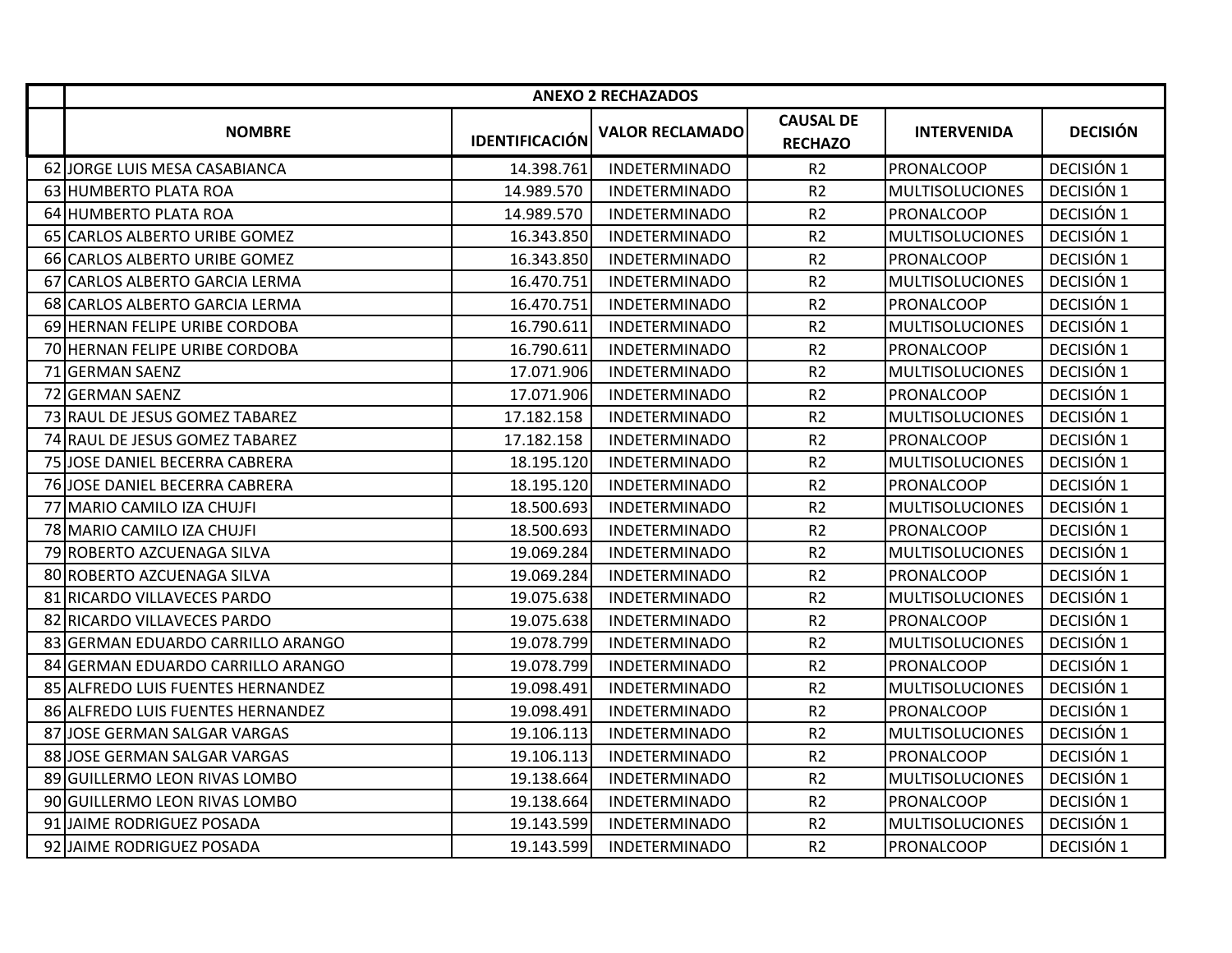|                                         |                       | <b>ANEXO 2 RECHAZADOS</b> |                                    |                        |                 |
|-----------------------------------------|-----------------------|---------------------------|------------------------------------|------------------------|-----------------|
| <b>NOMBRE</b>                           | <b>IDENTIFICACIÓN</b> | <b>VALOR RECLAMADO</b>    | <b>CAUSAL DE</b><br><b>RECHAZO</b> | <b>INTERVENIDA</b>     | <b>DECISIÓN</b> |
| 93 JJORGE HERNANDO SANTOS ZARATE        | 19.293.472            | 362.820.927               | R <sub>2</sub>                     | <b>MULTISOLUCIONES</b> | DECISIÓN 1      |
| 94 JORGE HERNANDO SANTOS ZARATE         | 19.293.472            | 362.820.927               | R2                                 | <b>MULTISOLUCIONES</b> | DECISIÓN 1      |
| 95 GUSTAVO ACEVEDO                      | 19.362.607            | <b>INDETERMINADO</b>      | R2                                 | <b>MULTISOLUCIONES</b> | DECISIÓN 1      |
| 96 GUSTAVO ACEVEDO                      | 19.362.607            | <b>INDETERMINADO</b>      | R <sub>2</sub>                     | <b>PRONALCOOP</b>      | DECISIÓN 1      |
| 97 JULIAN JARAMILLO ESCOBAR             | 19.365.412            | <b>INDETERMINADO</b>      | R <sub>2</sub>                     | <b>MULTISOLUCIONES</b> | DECISIÓN 1      |
| 98 JULIAN JARAMILLO ESCOBAR             | 19.365.412            | <b>INDETERMINADO</b>      | R <sub>2</sub>                     | PRONALCOOP             | DECISIÓN 1      |
| 99 PHILIPPE ETIENNE JOSEP DECKERS       | 19.386.191            | <b>INDETERMINADO</b>      | R2                                 | <b>MULTISOLUCIONES</b> | DECISIÓN 1      |
| 100 PHILIPPE ETIENNE JOSEP DECKERS      | 19.386.191            | <b>INDETERMINADO</b>      | R <sub>2</sub>                     | <b>PRONALCOOP</b>      | DECISIÓN 1      |
| 101 RICARDO PEREZ BARRIGA               | 19.442.821            | <b>INDETERMINADO</b>      | R2                                 | <b>MULTISOLUCIONES</b> | DECISIÓN 1      |
| 102 RICARDO PEREZ BARRIGA               | 19.442.821            | <b>INDETERMINADO</b>      | R <sub>2</sub>                     | <b>PRONALCOOP</b>      | DECISIÓN 1      |
| 103 CONCEPCION BALLEN DE RODRIGUEZ      | 20.018.217            | <b>INDETERMINADO</b>      | R2                                 | <b>MULTISOLUCIONES</b> | DECISIÓN 1      |
| 104 CONCEPCION BALLEN DE RODRIGUEZ      | 20.018.217            | <b>INDETERMINADO</b>      | R2                                 | PRONALCOOP             | DECISIÓN 1      |
| 105 BELEN UCROS DE UCROS                | 20.136.509            | <b>INDETERMINADO</b>      | R <sub>2</sub>                     | <b>MULTISOLUCIONES</b> | DECISIÓN 1      |
| 106 BELEN UCROS DE UCROS                | 20.136.509            | <b>INDETERMINADO</b>      | R2                                 | <b>PRONALCOOP</b>      | DECISIÓN 1      |
| 107 DORA HENAO DE PAREDES               | 20.206.562            | 45.000.000                | R1                                 | <b>MULTISOLUCIONES</b> | DECISIÓN 1      |
| 108 DORA HENAO DE PAREDES               | 20.206.562            | 45.000.000                | R1                                 | PRONALCOOP             | DECISIÓN 1      |
| 109 BEATRIZ PEREZ DE MEJIA              | 20.246.660            | <b>INDETERMINADO</b>      | R2                                 | <b>MULTISOLUCIONES</b> | DECISIÓN 1      |
| 110 BEATRIZ PEREZ DE MEJIA              | 20.246.660            | <b>INDETERMINADO</b>      | R2                                 | PRONALCOOP             | DECISIÓN 1      |
| 111 LUCILA UCROS DE UCROS               | 20.278.839            | <b>INDETERMINADO</b>      | R <sub>2</sub>                     | <b>MULTISOLUCIONES</b> | DECISIÓN 1      |
| 112 LUCILA UCROS DE UCROS               | 20.278.839            | <b>INDETERMINADO</b>      | R2                                 | <b>PRONALCOOP</b>      | DECISIÓN 1      |
| 113 AMPARO ARBELAEZ SARMIENTO           | 21.066.514            | <b>INDETERMINADO</b>      | R <sub>2</sub>                     | <b>MULTISOLUCIONES</b> | DECISIÓN 1      |
| 114 AMPARO ARBELAEZ SARMIENTO           | 21.066.514            | <b>INDETERMINADO</b>      | R2                                 | PRONALCOOP             | DECISIÓN 1      |
| 115 ANGELA RODRIGUEZ ORTIZ              | 21.069.862            | <b>INDETERMINADO</b>      | R2                                 | <b>MULTISOLUCIONES</b> | DECISIÓN 1      |
| 116 ANGELA RODRIGUEZ ORTIZ              | 21.069.862            | <b>INDETERMINADO</b>      | R2                                 | PRONALCOOP             | DECISIÓN 1      |
| 117 MONICA DEL PILAR PEREZ PEREZ        | 21.401.456            | <b>INDETERMINADO</b>      | R2                                 | <b>MULTISOLUCIONES</b> | DECISIÓN 1      |
| 118 MONICA DEL PILAR PEREZ PEREZ        | 21.401.456            | <b>INDETERMINADO</b>      | R2                                 | <b>PRONALCOOP</b>      | DECISIÓN 1      |
| 119 ANA LUCIA MARTELO CIENFUEGOS        | 22.355.051            | <b>INDETERMINADO</b>      | R2                                 | <b>MULTISOLUCIONES</b> | DECISIÓN 1      |
| 120 ANA LUCIA MARTELO CIENFUEGOS        | 22.355.051            | <b>INDETERMINADO</b>      | R <sub>2</sub>                     | <b>PRONALCOOP</b>      | DECISIÓN 1      |
| 121 MARIA TERESA TRUCCO DE DEL CASTILLO | 22.753.591            | <b>INDETERMINADO</b>      | R2                                 | <b>MULTISOLUCIONES</b> | DECISIÓN 1      |
| 122 MARIA TERESA TRUCCO DE DEL CASTILLO | 22.753.591            | <b>INDETERMINADO</b>      | R2                                 | PRONALCOOP             | DECISIÓN 1      |
| 123 ESTER MESA DE CALLE                 | 22.762.491            | <b>INDETERMINADO</b>      | R <sub>2</sub>                     | <b>MULTISOLUCIONES</b> | DECISIÓN 1      |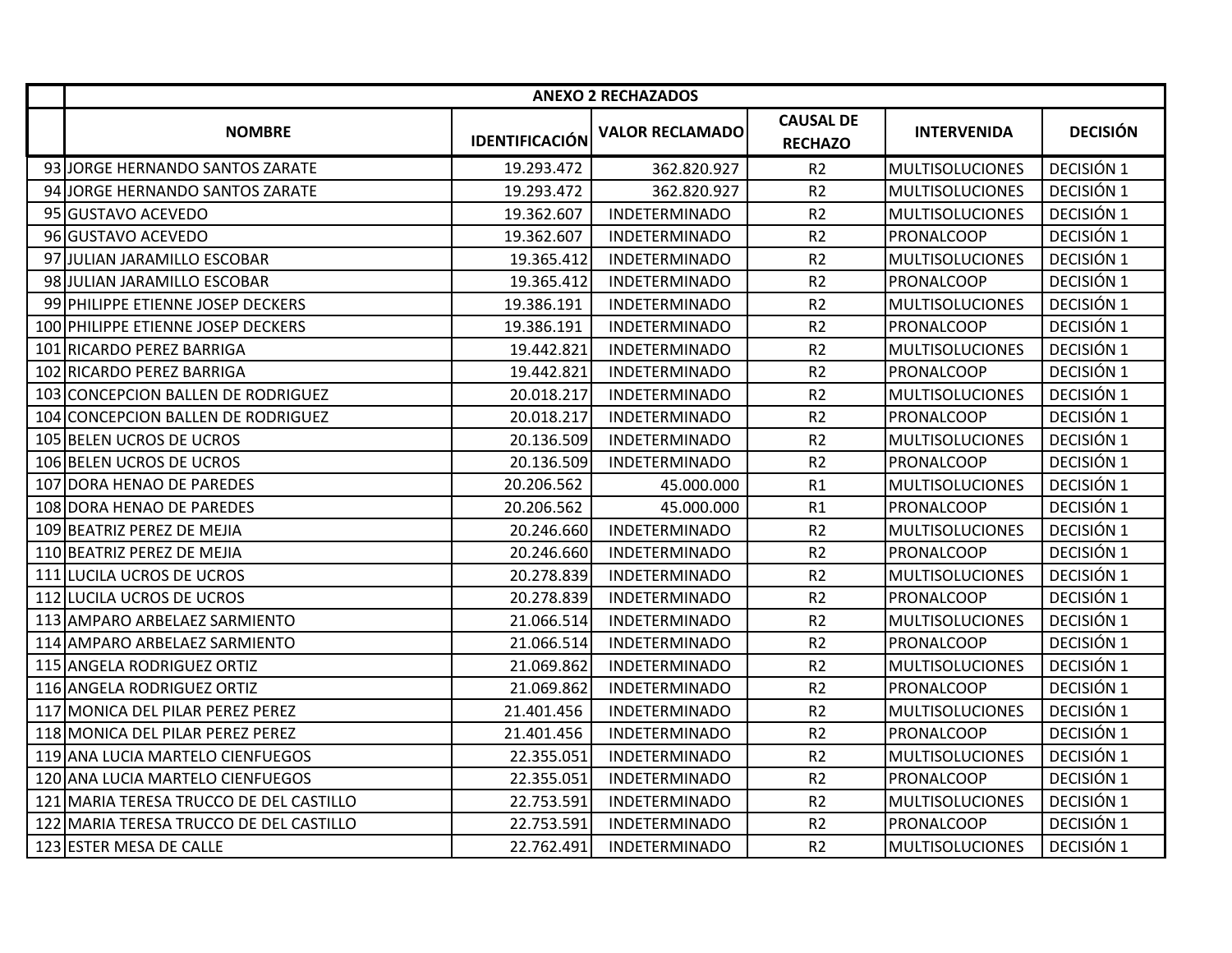|     | <b>ANEXO 2 RECHAZADOS</b>                   |                       |                        |                                    |                        |                 |  |  |  |
|-----|---------------------------------------------|-----------------------|------------------------|------------------------------------|------------------------|-----------------|--|--|--|
|     | <b>NOMBRE</b>                               | <b>IDENTIFICACIÓN</b> | <b>VALOR RECLAMADO</b> | <b>CAUSAL DE</b><br><b>RECHAZO</b> | <b>INTERVENIDA</b>     | <b>DECISIÓN</b> |  |  |  |
|     | 124 ESTER MESA DE CALLE                     | 22.762.491            | <b>INDETERMINADO</b>   | R <sub>2</sub>                     | PRONALCOOP             | DECISIÓN 1      |  |  |  |
|     | 125 CLAUDIA CRISTINA RAMIREZ MARTINEZ       | 23.491.755            | <b>INDETERMINADO</b>   | R <sub>2</sub>                     | <b>MULTISOLUCIONES</b> | DECISIÓN 1      |  |  |  |
|     | 126 CLAUDIA CRISTINA RAMIREZ MARTINEZ       | 23.491.755            | <b>INDETERMINADO</b>   | R <sub>2</sub>                     | PRONALCOOP             | DECISIÓN 1      |  |  |  |
| 127 | MARIA LIBIA DEL SOCORRO CARVALHO DE ARTEAGA | 24.281.366            | <b>INDETERMINADO</b>   | R2                                 | <b>MULTISOLUCIONES</b> | DECISIÓN 1      |  |  |  |
| 128 | MARIA LIBIA DEL SOCORRO CARVALHO DE ARTEAGA | 24.281.366            | INDETERMINADO          | R <sub>2</sub>                     | <b>PRONALCOOP</b>      | DECISIÓN 1      |  |  |  |
|     | 129 BEATRIZ LONDOÑO SAENZ                   | 24.296.447            | <b>INDETERMINADO</b>   | R <sub>2</sub>                     | <b>MULTISOLUCIONES</b> | DECISIÓN 1      |  |  |  |
|     | 130 BEATRIZ LONDOÑO SAENZ                   | 24.296.447            | <b>INDETERMINADO</b>   | R <sub>2</sub>                     | PRONALCOOP             | DECISIÓN 1      |  |  |  |
|     | 131 ALBA OLIVIA WALDO                       | 27.576.642            | 15.762.051             | R <sub>2</sub>                     | <b>MULTISOLUCIONES</b> | DECISIÓN 1      |  |  |  |
|     | 132 ALBA OLIVIA WALDO                       | 27.576.642            | 15.762.051             | R <sub>2</sub>                     | PRONALCOOP             | DECISIÓN 1      |  |  |  |
|     | 133 MARIELA GARCIA VELASQUEZ                | 29.141.534            | <b>INDETERMINADO</b>   | R <sub>2</sub>                     | <b>MULTISOLUCIONES</b> | DECISIÓN 1      |  |  |  |
|     | 134 MARIELA GARCIA VELASQUEZ                | 29.141.534            | <b>INDETERMINADO</b>   | R <sub>2</sub>                     | PRONALCOOP             | DECISIÓN 1      |  |  |  |
|     | 135 MARIA JULIANA HINCAPIE                  | 29.361.467            | <b>INDETERMINADO</b>   | R <sub>2</sub>                     | <b>MULTISOLUCIONES</b> | DECISIÓN 1      |  |  |  |
|     | 136 MARIA JULIANA HINCAPIE                  | 29.361.467            | <b>INDETERMINADO</b>   | R <sub>2</sub>                     | PRONALCOOP             | DECISIÓN 1      |  |  |  |
|     | 137 MARIA NEDGIDIA FERNANDEZ LARA           | 29.379.397            | <b>INDETERMINADO</b>   | R2                                 | <b>MULTISOLUCIONES</b> | DECISIÓN 1      |  |  |  |
|     | 138 MARIA NEDGIDIA FERNANDEZ LARA           | 29.379.397            | <b>INDETERMINADO</b>   | R <sub>2</sub>                     | PRONALCOOP             | DECISIÓN 1      |  |  |  |
|     | 139 BEATRIZ HELENA ESCOBAR ESCOBAR          | 30.272.059            | <b>INDETERMINADO</b>   | R <sub>2</sub>                     | <b>MULTISOLUCIONES</b> | DECISIÓN 1      |  |  |  |
|     | 140 BEATRIZ HELENA ESCOBAR ESCOBAR          | 30.272.059            | <b>INDETERMINADO</b>   | R2                                 | PRONALCOOP             | DECISIÓN 1      |  |  |  |
|     | 141 MARIA TERESA ESCOBAR ESCOBAR            | 30.288.954            | <b>INDETERMINADO</b>   | R <sub>2</sub>                     | <b>MULTISOLUCIONES</b> | DECISIÓN 1      |  |  |  |
|     | 142 MARIA TERESA ESCOBAR ESCOBAR            | 30.288.954            | <b>INDETERMINADO</b>   | R <sub>2</sub>                     | PRONALCOOP             | DECISIÓN 1      |  |  |  |
|     | 143 NANCY MONTES DE OCA LLANOS              | 31.231.005            | <b>INDETERMINADO</b>   | R <sub>2</sub>                     | <b>MULTISOLUCIONES</b> | DECISIÓN 1      |  |  |  |
|     | 144 NANCY MONTES DE OCA LLANOS              | 31.231.005            | <b>INDETERMINADO</b>   | R <sub>2</sub>                     | PRONALCOOP             | DECISIÓN 1      |  |  |  |
|     | 145 LUZ MARIA AZCARATE SAAVEDRA             | 31.233.104            | <b>INDETERMINADO</b>   | R <sub>2</sub>                     | <b>MULTISOLUCIONES</b> | DECISIÓN 1      |  |  |  |
|     | 146 LUZ MARIA AZCARATE SAAVEDRA             | 31.233.104            | <b>INDETERMINADO</b>   | R <sub>2</sub>                     | PRONALCOOP             | DECISIÓN 1      |  |  |  |
|     | 147 NORA LOPEZ NAVIA                        | 31.269.830            | <b>INDETERMINADO</b>   | R <sub>2</sub>                     | <b>MULTISOLUCIONES</b> | DECISIÓN 1      |  |  |  |
|     | 148 NORA LOPEZ NAVIA                        | 31.269.830            | <b>INDETERMINADO</b>   | R <sub>2</sub>                     | PRONALCOOP             | DECISIÓN 1      |  |  |  |
|     | 149 YOLANDA HERNANDEZ CERTUCHE              | 31.285.831            | <b>INDETERMINADO</b>   | R <sub>2</sub>                     | <b>MULTISOLUCIONES</b> | DECISIÓN 1      |  |  |  |
|     | 150 YOLANDA HERNANDEZ CERTUCHE              | 31.285.831            | <b>INDETERMINADO</b>   | R <sub>2</sub>                     | PRONALCOOP             | DECISIÓN 1      |  |  |  |
|     | 151 LAURA PATRICIA MEJIA MORALES            | 31.399.399            | <b>INDETERMINADO</b>   | R <sub>2</sub>                     | <b>MULTISOLUCIONES</b> | DECISIÓN 1      |  |  |  |
|     | 152 LAURA PATRICIA MEJIA MORALES            | 31.399.399            | <b>INDETERMINADO</b>   | R <sub>2</sub>                     | PRONALCOOP             | DECISIÓN 1      |  |  |  |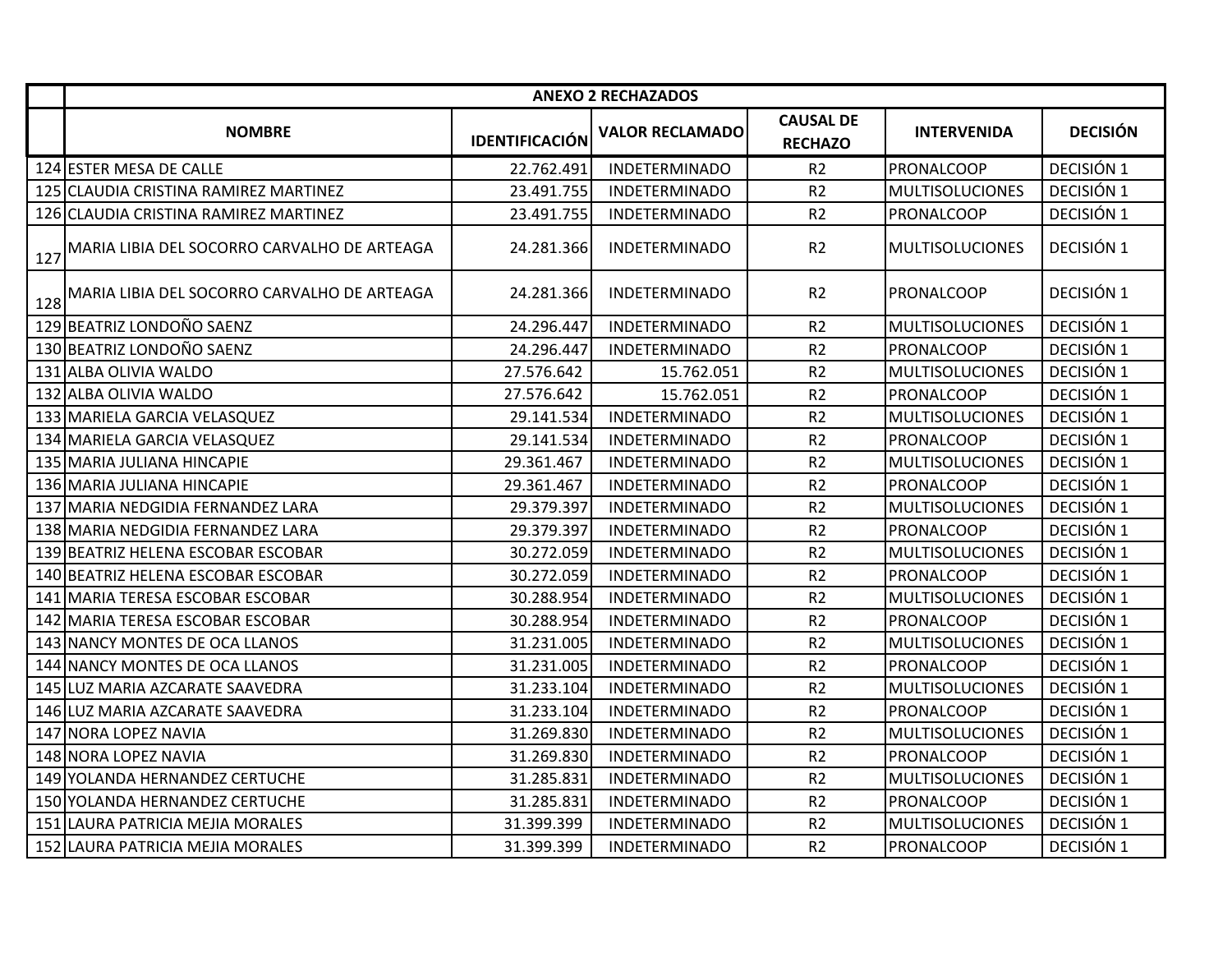|                                        |                       | <b>ANEXO 2 RECHAZADOS</b> |                                    |                        |                 |
|----------------------------------------|-----------------------|---------------------------|------------------------------------|------------------------|-----------------|
| <b>NOMBRE</b>                          | <b>IDENTIFICACIÓN</b> | <b>VALOR RECLAMADO</b>    | <b>CAUSAL DE</b><br><b>RECHAZO</b> | <b>INTERVENIDA</b>     | <b>DECISIÓN</b> |
| 153 MARIA ELVIRA AYALA ARANGO          | 31.475.486            | <b>INDETERMINADO</b>      | R <sub>2</sub>                     | <b>MULTISOLUCIONES</b> | DECISIÓN 1      |
| 154 MARIA ELVIRA AYALA ARANGO          | 31.475.486            | <b>INDETERMINADO</b>      | R2                                 | <b>PRONALCOOP</b>      | DECISIÓN 1      |
| 155 ANGELICA MARIA GARCIA HERRERA      | 31.533.503            | <b>INDETERMINADO</b>      | R2                                 | <b>MULTISOLUCIONES</b> | DECISIÓN 1      |
| 156 ANGELICA MARIA GARCIA HERRERA      | 31.533.503            | <b>INDETERMINADO</b>      | R <sub>2</sub>                     | PRONALCOOP             | DECISIÓN 1      |
| 157 IRINA USSA LOPEZ                   | 31.578.240            | <b>INDETERMINADO</b>      | R <sub>2</sub>                     | <b>MULTISOLUCIONES</b> | DECISIÓN 1      |
| 158 IRINA USSA LOPEZ                   | 31.578.240            | <b>INDETERMINADO</b>      | R <sub>2</sub>                     | PRONALCOOP             | DECISIÓN 1      |
| 159 GLORIA GONZALEZ RODRIGUEZ          | 31.838.911            | <b>INDETERMINADO</b>      | R2                                 | <b>MULTISOLUCIONES</b> | DECISIÓN 1      |
| 160 GLORIA GONZALEZ RODRIGUEZ          | 31.838.911            | <b>INDETERMINADO</b>      | R <sub>2</sub>                     | PRONALCOOP             | DECISIÓN 1      |
| 161 RUBIELA GUAMANGA ORTEGA            | 31.959.532            | <b>INDETERMINADO</b>      | R2                                 | <b>MULTISOLUCIONES</b> | DECISIÓN 1      |
| 162 RUBIELA GUAMANGA ORTEGA            | 31.959.532            | <b>INDETERMINADO</b>      | R <sub>2</sub>                     | <b>PRONALCOOP</b>      | DECISIÓN 1      |
| 163 DIANA ESCOBAR GALVIS               | 32.298.329            | <b>INDETERMINADO</b>      | R <sub>2</sub>                     | <b>MULTISOLUCIONES</b> | DECISIÓN 1      |
| 164 DIANA ESCOBAR GALVIS               | 32.298.329            | <b>INDETERMINADO</b>      | R2                                 | PRONALCOOP             | DECISIÓN 1      |
| 165 CRISTINA VELEZ DE ALZATE           | 32.349.537            | <b>INDETERMINADO</b>      | R <sub>2</sub>                     | <b>MULTISOLUCIONES</b> | DECISIÓN 1      |
| 166 CRISTINA VELEZ DE ALZATE           | 32.349.537            | <b>INDETERMINADO</b>      | R <sub>2</sub>                     | <b>PRONALCOOP</b>      | DECISIÓN 1      |
| 167 MATILDE ANGEL DE GARCES            | 32.414.848            | <b>INDETERMINADO</b>      | R2                                 | <b>MULTISOLUCIONES</b> | DECISIÓN 1      |
| 168 MATILDE ANGEL DE GARCES            | 32.414.848            | <b>INDETERMINADO</b>      | R2                                 | PRONALCOOP             | DECISIÓN 1      |
| 169 NOHEMY ROCIO PEREZ DE SAMPER       | 32.464.632            | <b>INDETERMINADO</b>      | R2                                 | <b>MULTISOLUCIONES</b> | DECISIÓN 1      |
| 170 NOHEMY ROCIO PEREZ DE SAMPER       | 32.464.632            | <b>INDETERMINADO</b>      | R <sub>2</sub>                     | PRONALCOOP             | DECISIÓN 1      |
| 171 MARIA DEL ROSARIO DEL RIO DE PEREZ | 33.130.090            | <b>INDETERMINADO</b>      | R <sub>2</sub>                     | <b>MULTISOLUCIONES</b> | DECISIÓN 1      |
| 172 MARIA DEL ROSARIO DEL RIO DE PEREZ | 33.130.090            | <b>INDETERMINADO</b>      | R2                                 | <b>PRONALCOOP</b>      | DECISIÓN 1      |
| 173 AMPARO ARRIETA LENIS               | 33.174.230            | <b>INDETERMINADO</b>      | R <sub>2</sub>                     | <b>MULTISOLUCIONES</b> | DECISIÓN 1      |
| 174 AMPARO ARRIETA LENIS               | 33.174.230            | <b>INDETERMINADO</b>      | R2                                 | PRONALCOOP             | DECISIÓN 1      |
| 175 ANA VICTORIA MEJIA PEREZ           | 35.462.741            | <b>INDETERMINADO</b>      | R <sub>2</sub>                     | <b>MULTISOLUCIONES</b> | DECISIÓN 1      |
| 176 ANA VICTORIA MEJIA PEREZ           | 35.462.741            | <b>INDETERMINADO</b>      | R <sub>2</sub>                     | PRONALCOOP             | DECISIÓN 1      |
| 177 INES ELVIRA ESCALLON CLOPATOFSKY   | 35.463.626            | <b>INDETERMINADO</b>      | R <sub>2</sub>                     | <b>MULTISOLUCIONES</b> | DECISIÓN 1      |
| 178 INES ELVIRA ESCALLON CLOPATOFSKY   | 35.463.626            | <b>INDETERMINADO</b>      | R <sub>2</sub>                     | PRONALCOOP             | DECISIÓN 1      |
| 179 STELLA CARRIONI DENYER             | 35.465.754            | <b>INDETERMINADO</b>      | R <sub>2</sub>                     | <b>MULTISOLUCIONES</b> | DECISIÓN 1      |
| 180 STELLA CARRIONI DENYER             | 35.465.754            | <b>INDETERMINADO</b>      | R <sub>2</sub>                     | PRONALCOOP             | DECISIÓN 1      |
| 181 LUZ MARINA MORENO MORENO           | 35.486.630            | <b>INDETERMINADO</b>      | R <sub>2</sub>                     | <b>MULTISOLUCIONES</b> | DECISIÓN 1      |
| 182 LUZ MARINA MORENO MORENO           | 35.486.630            | <b>INDETERMINADO</b>      | R2                                 | PRONALCOOP             | DECISIÓN 1      |
| 183 ANA AVELINA DE LA HOZ MENDOZA      | 36.622.430            | <b>INDETERMINADO</b>      | R <sub>2</sub>                     | <b>MULTISOLUCIONES</b> | DECISIÓN 1      |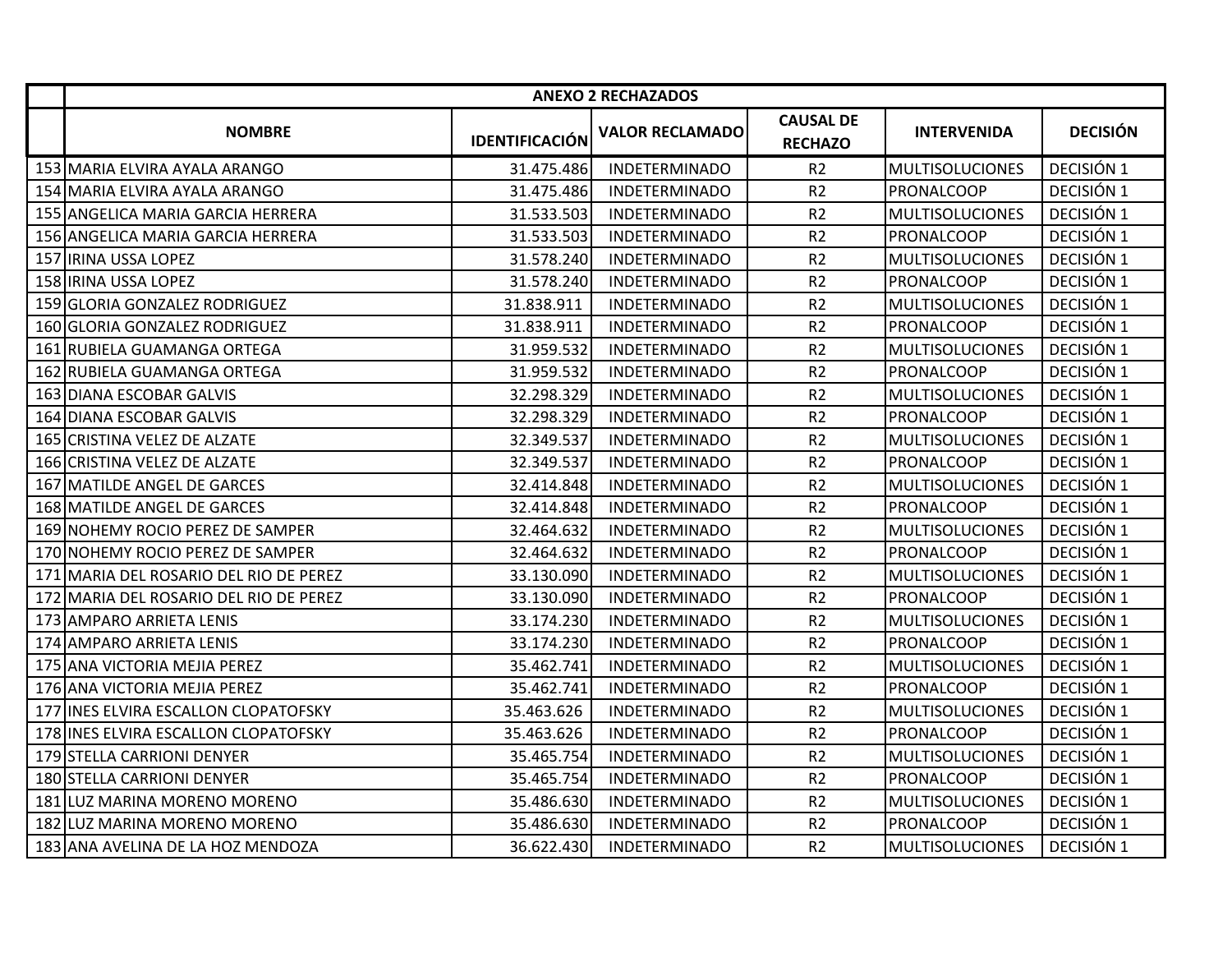|                                       |                       | <b>ANEXO 2 RECHAZADOS</b> |                                    |                        |                 |
|---------------------------------------|-----------------------|---------------------------|------------------------------------|------------------------|-----------------|
| <b>NOMBRE</b>                         | <b>IDENTIFICACIÓN</b> | <b>VALOR RECLAMADO</b>    | <b>CAUSAL DE</b><br><b>RECHAZO</b> | <b>INTERVENIDA</b>     | <b>DECISIÓN</b> |
| 184 ANA AVELINA DE LA HOZ MENDOZA     | 36.622.430            | <b>INDETERMINADO</b>      | R <sub>2</sub>                     | <b>PRONALCOOP</b>      | DECISIÓN 1      |
| 185 NORA ELISA CUELLAR DE CASTELLANOS | 37.218.981            | 62.898.734                | R <sub>2</sub>                     | <b>MULTISOLUCIONES</b> | DECISIÓN 1      |
| 186 NORA ELISA CUELLAR DE CASTELLANOS | 37.218.981            | 62.898.734                | R <sub>2</sub>                     | PRONALCOOP             | DECISIÓN 1      |
| 187 AMPARO DELGADO DE JURADO          | 37.229.018            | 121.259.528               | R <sub>2</sub>                     | <b>MULTISOLUCIONES</b> | DECISIÓN 1      |
| 188 AMPARO DELGADO DE JURADO          | 37.229.018            | 121.259.528               | R <sub>2</sub>                     | PRONALCOOP             | DECISIÓN 1      |
| 189 LUZ AMPARO TARAZONA GUERRERO      | 37.257.631            | 20.258.192                | R1                                 | <b>MULTISOLUCIONES</b> | DECISIÓN 1      |
| 190 LUZ AMPARO TARAZONA GUERRERO      | 37.257.631            | 20.258.192                | R1                                 | PRONALCOOP             | DECISIÓN 1      |
| 191 OLGA CECILIA MESA DE AMAYA        | 38.215.531            | <b>INDETERMINADO</b>      | R <sub>2</sub>                     | <b>MULTISOLUCIONES</b> | DECISIÓN 1      |
| 192 OLGA CECILIA MESA DE AMAYA        | 38.215.531            | <b>INDETERMINADO</b>      | R <sub>2</sub>                     | <b>PRONALCOOP</b>      | DECISIÓN 1      |
| 193 LUZ MARINA CASABIANCA DE MESA     | 38.230.002            | <b>INDETERMINADO</b>      | R <sub>2</sub>                     | <b>MULTISOLUCIONES</b> | DECISIÓN 1      |
| 194 LUZ MARINA CASABIANCA DE MESA     | 38.230.002            | <b>INDETERMINADO</b>      | R <sub>2</sub>                     | PRONALCOOP             | DECISIÓN 1      |
| 195 STELLA A. DE REYES                | 38.965.247            | <b>INDETERMINADO</b>      | R <sub>2</sub>                     | <b>MULTISOLUCIONES</b> | DECISIÓN 1      |
| 196 STELLA A. DE REYES                | 38.965.247            | <b>INDETERMINADO</b>      | R <sub>2</sub>                     | <b>PRONALCOOP</b>      | DECISIÓN 1      |
| 197 SARA GHITIS MERA                  | 38.981.051            | <b>INDETERMINADO</b>      | R <sub>2</sub>                     | <b>MULTISOLUCIONES</b> | DECISIÓN 1      |
| 198 SARA GHITIS MERA                  | 38.981.051            | <b>INDETERMINADO</b>      | R <sub>2</sub>                     | <b>PRONALCOOP</b>      | DECISIÓN 1      |
| 199 PATRICIA DURANGO MEJIA            | 39.540.020            | <b>INDETERMINADO</b>      | R <sub>2</sub>                     | <b>MULTISOLUCIONES</b> | DECISIÓN 1      |
| 200 PATRICIA DURANGO MEJIA            | 39.540.020            | <b>INDETERMINADO</b>      | R2                                 | <b>PRONALCOOP</b>      | DECISIÓN 1      |
| 201 NATALIA ROSAS CADAVID             | 39.686.966            | <b>INDETERMINADO</b>      | R <sub>2</sub>                     | <b>MULTISOLUCIONES</b> | DECISIÓN 1      |
| 202 NATALIA ROSAS CADAVID             | 39.686.966            | <b>INDETERMINADO</b>      | R <sub>2</sub>                     | PRONALCOOP             | DECISIÓN 1      |
| 203 MARTHA LUCIA MORALES RUBIO        | 39.688.807            | <b>INDETERMINADO</b>      | R <sub>2</sub>                     | <b>MULTISOLUCIONES</b> | DECISIÓN 1      |
| 204 MARTHA LUCIA MORALES RUBIO        | 39.688.807            | <b>INDETERMINADO</b>      | R <sub>2</sub>                     | PRONALCOOP             | DECISIÓN 1      |
| 205 JULIA ISABEL MORENO ACUÑA         | 41.319.128            | <b>INDETERMINADO</b>      | R <sub>2</sub>                     | <b>MULTISOLUCIONES</b> | DECISIÓN 1      |
| 206 JULIA ISABEL MORENO ACUÑA         | 41.319.128            | <b>INDETERMINADO</b>      | R <sub>2</sub>                     | PRONALCOOP             | DECISIÓN 1      |
| 207 ELENA RESTREPO DE RIVAS           | 41.319.284            | <b>INDETERMINADO</b>      | R <sub>2</sub>                     | <b>MULTISOLUCIONES</b> | DECISIÓN 1      |
| 208 ELENA RESTREPO DE RIVAS           | 41.319.284            | <b>INDETERMINADO</b>      | R <sub>2</sub>                     | <b>PRONALCOOP</b>      | DECISIÓN 1      |
| 209 LUISA FERNANDA HERRERA DE TURBAY  | 41.324.500            | <b>INDETERMINADO</b>      | R <sub>2</sub>                     | <b>MULTISOLUCIONES</b> | DECISIÓN 1      |
| 210 LUISA FERNANDA HERRERA DE TURBAY  | 41.324.500            | <b>INDETERMINADO</b>      | R <sub>2</sub>                     | PRONALCOOP             | DECISIÓN 1      |
| 211 MARIA TERESA UCROS DE TOVAR       | 41.327.237            | <b>INDETERMINADO</b>      | R <sub>2</sub>                     | <b>MULTISOLUCIONES</b> | DECISIÓN 1      |
| 212 MARIA TERESA UCROS DE TOVAR       | 41.327.237            | <b>INDETERMINADO</b>      | R <sub>2</sub>                     | PRONALCOOP             | DECISIÓN 1      |
| 213 ALICIA LOZANO DE MORALES          | 41.331.392            | <b>INDETERMINADO</b>      | R2                                 | <b>MULTISOLUCIONES</b> | DECISIÓN 1      |
| 214 ALICIA LOZANO DE MORALES          | 41.331.392            | <b>INDETERMINADO</b>      | R <sub>2</sub>                     | <b>PRONALCOOP</b>      | DECISIÓN 1      |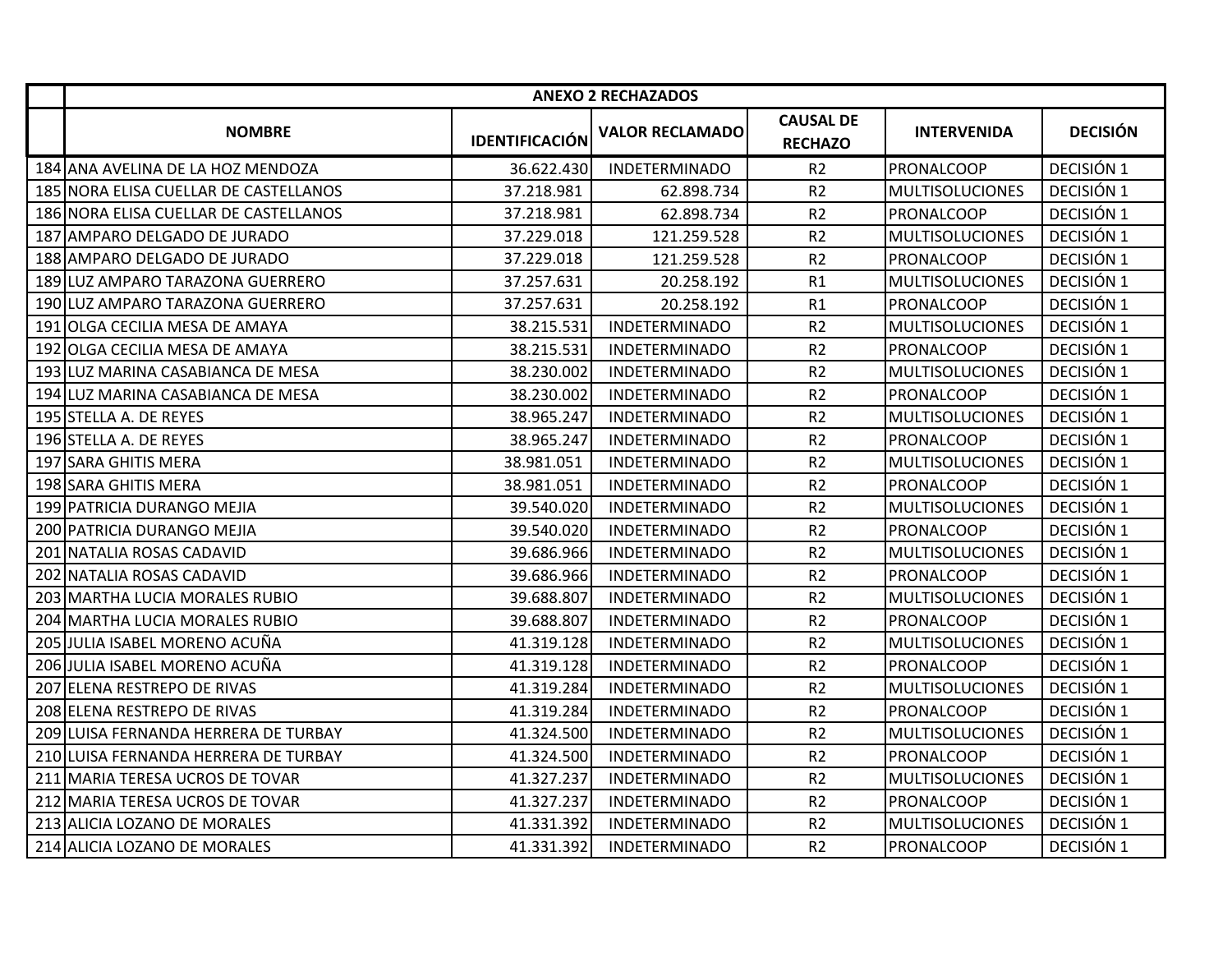|                                       |                       | <b>ANEXO 2 RECHAZADOS</b> |                                    |                        |                 |
|---------------------------------------|-----------------------|---------------------------|------------------------------------|------------------------|-----------------|
| <b>NOMBRE</b>                         | <b>IDENTIFICACIÓN</b> | <b>VALOR RECLAMADO</b>    | <b>CAUSAL DE</b><br><b>RECHAZO</b> | <b>INTERVENIDA</b>     | <b>DECISIÓN</b> |
| 215 YOLANDA MARIA MOSQUERA PLAZAS     | 41.344.135            | <b>INDETERMINADO</b>      | R <sub>2</sub>                     | <b>MULTISOLUCIONES</b> | DECISIÓN 1      |
| 216 YOLANDA MARIA MOSQUERA PLAZAS     | 41.344.135            | <b>INDETERMINADO</b>      | R2                                 | <b>PRONALCOOP</b>      | DECISIÓN 1      |
| 217 CLARA INES CONVERS DE UCROS       | 41.381.036            | <b>INDETERMINADO</b>      | R2                                 | <b>MULTISOLUCIONES</b> | DECISIÓN 1      |
| 218 CLARA INES CONVERS DE UCROS       | 41.381.036            | <b>INDETERMINADO</b>      | R2                                 | PRONALCOOP             | DECISIÓN 1      |
| 219 DORA MARIA MORENO DE GAMBOA       | 41.400.254            | 40.000.000                | R1                                 | <b>MULTISOLUCIONES</b> | DECISIÓN 1      |
| 220 DORA MARIA MORENO DE GAMBOA       | 41.400.254            | 40.000.000                | R1                                 | PRONALCOOP             | DECISIÓN 1      |
| 221 MARIA TERESA ORTIZ                | 41.443.056            | <b>INDETERMINADO</b>      | R2                                 | <b>MULTISOLUCIONES</b> | DECISIÓN 1      |
| 222 MARIA TERESA ORTIZ                | 41.443.056            | <b>INDETERMINADO</b>      | R <sub>2</sub>                     | <b>PRONALCOOP</b>      | DECISIÓN 1      |
| 223 BLANCA NAHIR ROBLES DE DIAZ       | 41.472.694            | <b>INDETERMINADO</b>      | R2                                 | <b>MULTISOLUCIONES</b> | DECISIÓN 1      |
| 224 BLANCA NAHIR ROBLES DE DIAZ       | 41.472.694            | <b>INDETERMINADO</b>      | R2                                 | PRONALCOOP             | DECISIÓN 1      |
| 225 MARIA EUGENIA RODRIGUEZ DE DIAZ   | 41.517.599            | <b>INDETERMINADO</b>      | R <sub>2</sub>                     | <b>MULTISOLUCIONES</b> | DECISIÓN 1      |
| 226 MARIA EUGENIA RODRIGUEZ DE DIAZ   | 41.517.599            | <b>INDETERMINADO</b>      | R <sub>2</sub>                     | PRONALCOOP             | DECISIÓN 1      |
| 227 GEORGINA PRADA PRADA              | 41.595.243            | <b>INDETERMINADO</b>      | R2                                 | <b>MULTISOLUCIONES</b> | DECISIÓN 1      |
| 228 GEORGINA PRADA PRADA              | 41.595.243            | <b>INDETERMINADO</b>      | R <sub>2</sub>                     | <b>PRONALCOOP</b>      | DECISIÓN 1      |
| 229 GLORIA CECILIA ESTRADA PIEDRAHITA | 41.595.995            | <b>INDETERMINADO</b>      | R <sub>2</sub>                     | <b>MULTISOLUCIONES</b> | DECISIÓN 1      |
| 230 GLORIA CECILIA ESTRADA PIEDRAHITA | 41.595.995            | <b>INDETERMINADO</b>      | R <sub>2</sub>                     | PRONALCOOP             | DECISIÓN 1      |
| 231 LUZ MERY MANCERA DE RIVAS         | 41.627.108            | <b>INDETERMINADO</b>      | R <sub>2</sub>                     | <b>MULTISOLUCIONES</b> | DECISIÓN 1      |
| 232 LUZ MERY MANCERA DE RIVAS         | 41.627.108            | <b>INDETERMINADO</b>      | R2                                 | PRONALCOOP             | DECISIÓN 1      |
| 233 MARIA HAYDEE GONZALEZ RINCOM      | 41.658.852            | <b>INDETERMINADO</b>      | R2                                 | <b>MULTISOLUCIONES</b> | DECISIÓN 1      |
| 234 MARIA HAYDEE GONZALEZ RINCOM      | 41.658.852            | <b>INDETERMINADO</b>      | R2                                 | <b>PRONALCOOP</b>      | DECISIÓN 1      |
| 235 MARTHA CECILIA LAGO DE RICO       | 41.686.760            | <b>INDETERMINADO</b>      | R2                                 | <b>MULTISOLUCIONES</b> | DECISIÓN 1      |
| 236 MARTHA CECILIA LAGO DE RICO       | 41.686.760            | <b>INDETERMINADO</b>      | R2                                 | PRONALCOOP             | DECISIÓN 1      |
| 237 SALLY RZONZEW TESONE              | 41.689.423            | <b>INDETERMINADO</b>      | R <sub>2</sub>                     | <b>MULTISOLUCIONES</b> | DECISIÓN 1      |
| 238 SALLY RZONZEW TESONE              | 41.689.423            | <b>INDETERMINADO</b>      | R <sub>2</sub>                     | PRONALCOOP             | DECISIÓN 1      |
| 239 MONIQUE DIDIER LOPEZ              | 41.694.204            | <b>INDETERMINADO</b>      | R <sub>2</sub>                     | <b>MULTISOLUCIONES</b> | DECISIÓN 1      |
| 240 MONIQUE DIDIER LOPEZ              | 41.694.204            | <b>INDETERMINADO</b>      | R2                                 | <b>PRONALCOOP</b>      | DECISIÓN 1      |
| 241 MARIA CRISTINA BAUTISTA URIBE     | 41.703.164            | <b>INDETERMINADO</b>      | R <sub>2</sub>                     | <b>MULTISOLUCIONES</b> | DECISIÓN 1      |
| 242 MARIA CRISTINA BAUTISTA URIBE     | 41.703.164            | <b>INDETERMINADO</b>      | R2                                 | PRONALCOOP             | DECISIÓN 1      |
| 243 CYNTHIA RUTH POSNER SMOLIN        | 41.716.523            | <b>INDETERMINADO</b>      | R2                                 | <b>MULTISOLUCIONES</b> | DECISIÓN 1      |
| 244 CYNTHIA RUTH POSNER SMOLIN SAS    | 41.716.523            | <b>INDETERMINADO</b>      | R <sub>2</sub>                     | <b>MULTISOLUCIONES</b> | DECISIÓN 1      |
| 245 CYNTHIA RUTH POSNER SMOLIN        | 41.716.523            | <b>INDETERMINADO</b>      | R <sub>2</sub>                     | PRONALCOOP             | DECISIÓN 1      |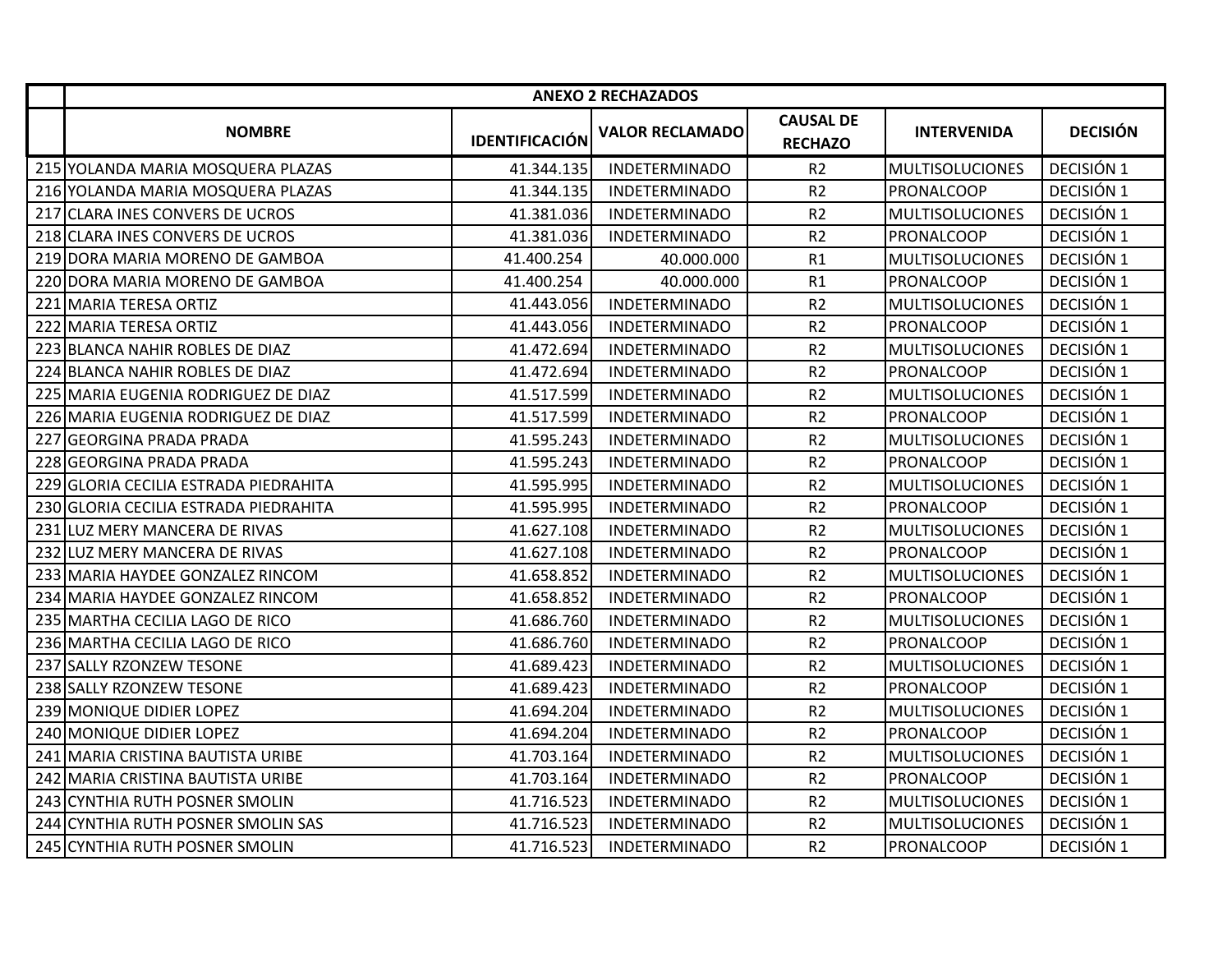|                                      |                       | <b>ANEXO 2 RECHAZADOS</b> |                                    |                        |                 |
|--------------------------------------|-----------------------|---------------------------|------------------------------------|------------------------|-----------------|
| <b>NOMBRE</b>                        | <b>IDENTIFICACIÓN</b> | <b>VALOR RECLAMADO</b>    | <b>CAUSAL DE</b><br><b>RECHAZO</b> | <b>INTERVENIDA</b>     | <b>DECISIÓN</b> |
| 246 CYNTHIA RUTH POSNER SMOLIN SAS   | 41.716.523            | <b>INDETERMINADO</b>      | R <sub>2</sub>                     | <b>PRONALCOOP</b>      | DECISIÓN 1      |
| 247 SONIA DELFINA CARREÑO GONZALEZ   | 41.728.286            | <b>INDETERMINADO</b>      | R <sub>2</sub>                     | <b>MULTISOLUCIONES</b> | DECISIÓN 1      |
| 248 SONIA DELFINA CARREÑO GONZALEZ   | 41.728.286            | <b>INDETERMINADO</b>      | R <sub>2</sub>                     | PRONALCOOP             | DECISIÓN 1      |
| 249 MARIA DEL PILAR QUINTERO RAMIREZ | 41.890.383            | <b>INDETERMINADO</b>      | R <sub>2</sub>                     | <b>MULTISOLUCIONES</b> | DECISIÓN 1      |
| 250 MARIA DEL PILAR QUINTERO RAMIREZ | 41.890.383            | <b>INDETERMINADO</b>      | R <sub>2</sub>                     | PRONALCOOP             | DECISIÓN 1      |
| 251 ILUZ AMPARO RIVERA RAMIREZ       | 42.079.304            | <b>INDETERMINADO</b>      | R <sub>2</sub>                     | <b>MULTISOLUCIONES</b> | DECISIÓN 1      |
| 252 LUZ AMPARO RIVERA RAMIREZ        | 42.079.304            | <b>INDETERMINADO</b>      | R2                                 | PRONALCOOP             | DECISIÓN 1      |
| 253 INES LUCIA MEJIA ACEVEDO         | 42.136.058            | <b>INDETERMINADO</b>      | R <sub>2</sub>                     | <b>MULTISOLUCIONES</b> | DECISIÓN 1      |
| 254 INES LUCIA MEJIA ACEVEDO         | 42.136.058            | <b>INDETERMINADO</b>      | R <sub>2</sub>                     | PRONALCOOP             | DECISIÓN 1      |
| 255 JOHANA MARCELA RODAS RIVERA      | 42.146.529            | <b>INDETERMINADO</b>      | R <sub>2</sub>                     | <b>MULTISOLUCIONES</b> | DECISIÓN 1      |
| 256 JOHANA MARCELA RODAS RIVERA      | 42.146.529            | <b>INDETERMINADO</b>      | R <sub>2</sub>                     | PRONALCOOP             | DECISIÓN 1      |
| 257 ANA MILENA SALAZAR OSORIO        | 42.155.649            | <b>INDETERMINADO</b>      | R <sub>2</sub>                     | <b>MULTISOLUCIONES</b> | DECISIÓN 1      |
| 258 ANA MILENA SALAZAR OSORIO        | 42.155.649            | <b>INDETERMINADO</b>      | R <sub>2</sub>                     | <b>PRONALCOOP</b>      | DECISIÓN 1      |
| 259 MARTHA BENILDA RUIZ URIBE        | 42.866.931            | <b>INDETERMINADO</b>      | R <sub>2</sub>                     | <b>MULTISOLUCIONES</b> | DECISIÓN 1      |
| 260 MARTHA BENILDA RUIZ URIBE        | 42.866.931            | <b>INDETERMINADO</b>      | R <sub>2</sub>                     | <b>PRONALCOOP</b>      | DECISIÓN 1      |
| 261 MARIA TERESA ARTEAGA CARVALHO    | 42.893.641            | <b>INDETERMINADO</b>      | R <sub>2</sub>                     | <b>MULTISOLUCIONES</b> | DECISIÓN 1      |
| 262 MARIA TERESA ARTEAGA CARVALHO    | 42.893.641            | <b>INDETERMINADO</b>      | R2                                 | PRONALCOOP             | DECISIÓN 1      |
| 263 MARTA ISABEL ORTIZ IDÁRRAGA      | 42.995.145            | <b>INDETERMINADO</b>      | R <sub>2</sub>                     | <b>MULTISOLUCIONES</b> | DECISIÓN 1      |
| 264 MARTA ISABEL ORTIZ IDÁRRAGA      | 42.995.145            | <b>INDETERMINADO</b>      | R2                                 | PRONALCOOP             | DECISIÓN 1      |
| 265 ASTRID ALZATE MONTOYA            | 43.083.565            | <b>INDETERMINADO</b>      | R2                                 | <b>MULTISOLUCIONES</b> | DECISIÓN 1      |
| 266 ASTRID ALZATE MONTOYA            | 43.083.565            | <b>INDETERMINADO</b>      | R <sub>2</sub>                     | PRONALCOOP             | DECISIÓN 1      |
| 267 CLAUDIA ISABEL RAMIREZ BUILES    | 43.362.439            | <b>INDETERMINADO</b>      | R <sub>2</sub>                     | <b>MULTISOLUCIONES</b> | DECISIÓN 1      |
| 268 CLAUDIA ISABEL RAMIREZ BUILES    | 43.362.439            | <b>INDETERMINADO</b>      | R <sub>2</sub>                     | PRONALCOOP             | DECISIÓN 1      |
| 269 GLORIA PATRICIA GIRALDO RUIZ     | 43.564.494            | <b>INDETERMINADO</b>      | R <sub>2</sub>                     | <b>MULTISOLUCIONES</b> | DECISIÓN 1      |
| 270 GLORIA PATRICIA GIRALDO RUIZ     | 43.564.494            | <b>INDETERMINADO</b>      | R <sub>2</sub>                     | <b>PRONALCOOP</b>      | DECISIÓN 1      |
| 271 CLAUDIA ELENA VASQUEZ GUTIERREZ  | 43.682.863            | <b>INDETERMINADO</b>      | R <sub>2</sub>                     | <b>MULTISOLUCIONES</b> | DECISIÓN 1      |
| 272 CLAUDIA ELENA VASQUEZ GUTIERREZ  | 43.682.863            | <b>INDETERMINADO</b>      | R <sub>2</sub>                     | PRONALCOOP             | DECISIÓN 1      |
| 273 ADRIANA MARIA YEPES QUICENO      | 43.721.447            | <b>INDETERMINADO</b>      | R <sub>2</sub>                     | <b>MULTISOLUCIONES</b> | DECISIÓN 1      |
| 274 ADRIANA MARIA YEPES QUICENO      | 43.721.447            | <b>INDETERMINADO</b>      | R <sub>2</sub>                     | PRONALCOOP             | DECISIÓN 1      |
| 275 MONICA ZAPATA LOPEZ              | 43.724.844            | <b>INDETERMINADO</b>      | R2                                 | <b>MULTISOLUCIONES</b> | DECISIÓN 1      |
| 276 MONICA ZAPATA LOPEZ              | 43.724.844            | <b>INDETERMINADO</b>      | R <sub>2</sub>                     | PRONALCOOP             | DECISIÓN 1      |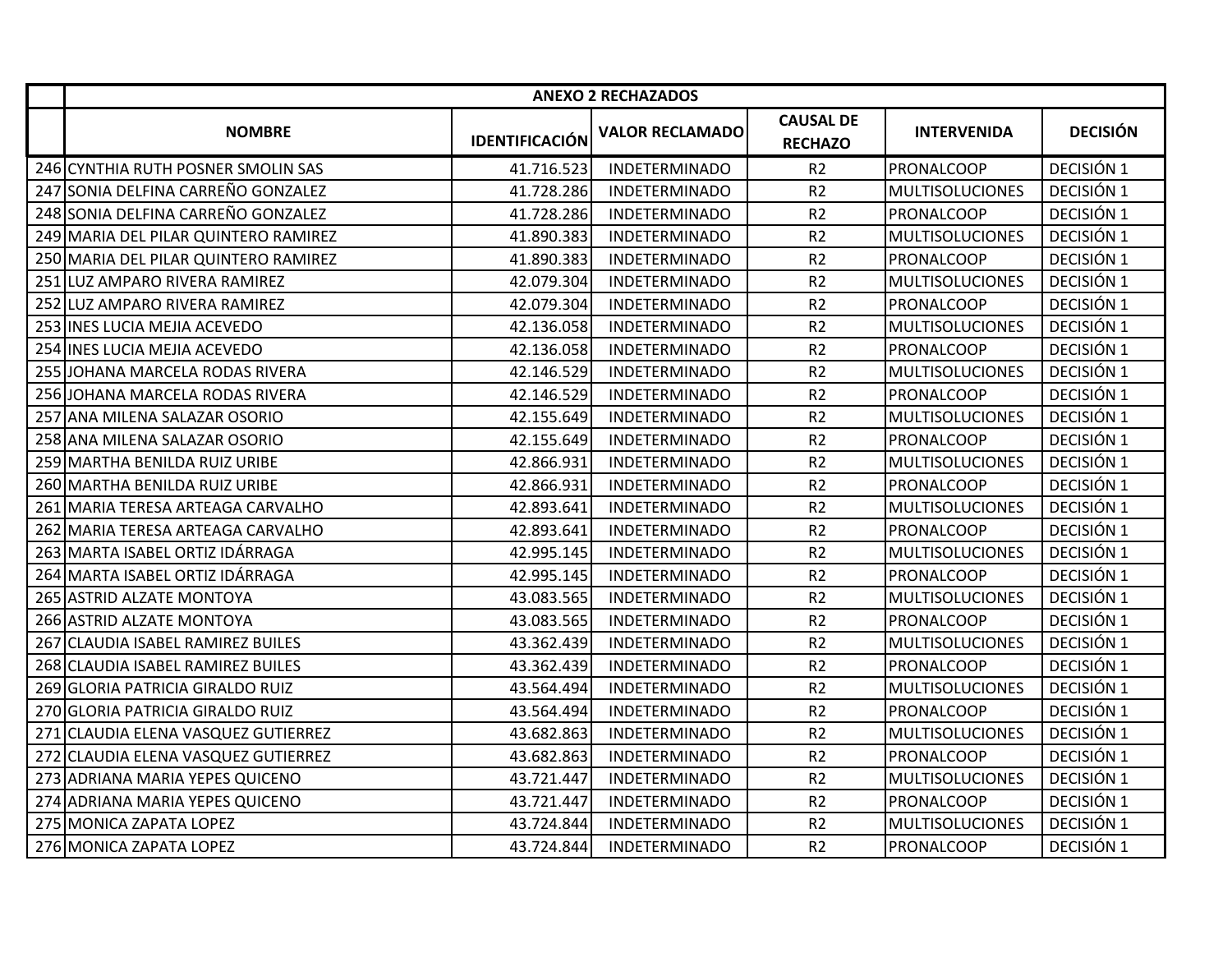|                                       |                       | <b>ANEXO 2 RECHAZADOS</b> |                                    |                        |                 |
|---------------------------------------|-----------------------|---------------------------|------------------------------------|------------------------|-----------------|
| <b>NOMBRE</b>                         | <b>IDENTIFICACIÓN</b> | <b>VALOR RECLAMADO</b>    | <b>CAUSAL DE</b><br><b>RECHAZO</b> | <b>INTERVENIDA</b>     | <b>DECISIÓN</b> |
| 277 FLOR EUGENIA ZULUAGA              | 43.740.725            | <b>INDETERMINADO</b>      | R <sub>2</sub>                     | <b>MULTISOLUCIONES</b> | DECISIÓN 1      |
| 278 FLOR EUGENIA ZULUAGA              | 43.740.725            | <b>INDETERMINADO</b>      | R <sub>2</sub>                     | PRONALCOOP             | DECISIÓN 1      |
| 279 MARIA TERESA DEL CASTILLO TRUCCO  | 45.427.902            | <b>INDETERMINADO</b>      | R <sub>2</sub>                     | <b>MULTISOLUCIONES</b> | DECISIÓN 1      |
| 280 MARIA TERESA DEL CASTILLO TRUCCO  | 45.427.902            | <b>INDETERMINADO</b>      | R <sub>2</sub>                     | PRONALCOOP             | DECISIÓN 1      |
| 281 MARIA TERESA GAVIRIA DEL CASTILLO | 45.520.885            | <b>INDETERMINADO</b>      | R <sub>2</sub>                     | <b>MULTISOLUCIONES</b> | DECISIÓN 1      |
| 282 MARIA TERESA GAVIRIA DEL CASTILLO | 45.520.885            | <b>INDETERMINADO</b>      | R <sub>2</sub>                     | PRONALCOOP             | DECISIÓN 1      |
| 283 MARIA PAULA MURRA FALLA           | 45.526.195            | <b>INDETERMINADO</b>      | R <sub>2</sub>                     | <b>MULTISOLUCIONES</b> | DECISIÓN 1      |
| 284 MARIA PAULA MURRA FALLA           | 45.526.195            | <b>INDETERMINADO</b>      | R <sub>2</sub>                     | PRONALCOOP             | DECISIÓN 1      |
| 285 CATALINA GAVIRIA DEL CASTILLO     | 45.552.586            | <b>INDETERMINADO</b>      | R <sub>2</sub>                     | <b>MULTISOLUCIONES</b> | DECISIÓN 1      |
| 286 CATALINA GAVIRIA DEL CASTILLO     | 45.552.586            | <b>INDETERMINADO</b>      | R2                                 | PRONALCOOP             | DECISIÓN 1      |
| 287 BLANCA ESTHER HERNANDEZ SABOGAL   | 51.598.253            | <b>INDETERMINADO</b>      | R <sub>2</sub>                     | <b>MULTISOLUCIONES</b> | DECISIÓN 1      |
| 288 BLANCA ESTHER HERNANDEZ SABOGAL   | 51.598.253            | <b>INDETERMINADO</b>      | R <sub>2</sub>                     | PRONALCOOP             | DECISIÓN 1      |
| 289 MARCELA MEDINA DE BEDOUT          | 51.644.232            | <b>INDETERMINADO</b>      | R <sub>2</sub>                     | <b>MULTISOLUCIONES</b> | DECISIÓN 1      |
| 290 MARCELA MEDINA DE BEDOUT          | 51.644.232            | <b>INDETERMINADO</b>      | R <sub>2</sub>                     | PRONALCOOP             | DECISIÓN 1      |
| 291 ANA ISABEL GUASCA MORENO          | 51.696.859            | <b>INDETERMINADO</b>      | R <sub>2</sub>                     | <b>MULTISOLUCIONES</b> | DECISIÓN 1      |
| 292 ANA ISABEL GUASCA MORENO          | 51.696.859            | <b>INDETERMINADO</b>      | R <sub>2</sub>                     | PRONALCOOP             | DECISIÓN 1      |
| 293 IMARIA VICTORIA SAMPER JARAMILLO  | 51.821.142            | <b>INDETERMINADO</b>      | R <sub>2</sub>                     | <b>MULTISOLUCIONES</b> | DECISIÓN 1      |
| 294 MARIA VICTORIA SAMPER JARAMILLO   | 51.821.142            | <b>INDETERMINADO</b>      | R <sub>2</sub>                     | PRONALCOOP             | DECISIÓN 1      |
| 295 MARCELA ANDREA CAMACHO RICO       | 51.923.666            | <b>INDETERMINADO</b>      | R <sub>2</sub>                     | <b>MULTISOLUCIONES</b> | DECISIÓN 1      |
| 296 MARCELA ANDREA CAMACHO RICO       | 51.923.666            | <b>INDETERMINADO</b>      | R <sub>2</sub>                     | PRONALCOOP             | DECISIÓN 1      |
| 297 GLORIA ESPERANZA BERNAL BELLON    | 51.944.891            | <b>INDETERMINADO</b>      | R <sub>2</sub>                     | <b>MULTISOLUCIONES</b> | DECISIÓN 1      |
| 298 GLORIA ESPERANZA BERNAL BELLON    | 51.944.891            | <b>INDETERMINADO</b>      | R <sub>2</sub>                     | PRONALCOOP             | DECISIÓN 1      |
| 299 ANA LUCIA MORENO CORTES           | 52.086.854            | <b>INDETERMINADO</b>      | R <sub>2</sub>                     | <b>MULTISOLUCIONES</b> | DECISIÓN 1      |
| 300 ANA LUCIA MORENO CORTES           | 52.086.854            | <b>INDETERMINADO</b>      | R <sub>2</sub>                     | PRONALCOOP             | DECISIÓN 1      |
| 301 PAOLA ANDREA ACOSTA CARREÑO       | 52.088.345            | <b>INDETERMINADO</b>      | R <sub>2</sub>                     | <b>MULTISOLUCIONES</b> | DECISIÓN 1      |
| 302 PAOLA ANDREA ACOSTA CARREÑO       | 52.088.345            | <b>INDETERMINADO</b>      | R <sub>2</sub>                     | <b>PRONALCOOP</b>      | DECISIÓN 1      |
| 303 GLORIA ELENA ESCOBAR              | 52.255.912            | <b>INDETERMINADO</b>      | R <sub>2</sub>                     | <b>MULTISOLUCIONES</b> | DECISIÓN 1      |
| 304 GLORIA ELENA ESCOBAR              | 52.255.912            | <b>INDETERMINADO</b>      | R <sub>2</sub>                     | PRONALCOOP             | DECISIÓN 1      |
| 305 ALEXANDRA BORRERO MONGE           | 52.257.994            | <b>INDETERMINADO</b>      | R <sub>2</sub>                     | <b>MULTISOLUCIONES</b> | DECISIÓN 1      |
| 306 ALEXANDRA BORRERO MONGE           | 52.257.994            | <b>INDETERMINADO</b>      | R <sub>2</sub>                     | PRONALCOOP             | DECISIÓN 1      |
| 307 ESCOBAR ORTIZ DIANA               | 52.386.202            | <b>INDETERMINADO</b>      | R <sub>2</sub>                     | <b>MULTISOLUCIONES</b> | DECISIÓN 1      |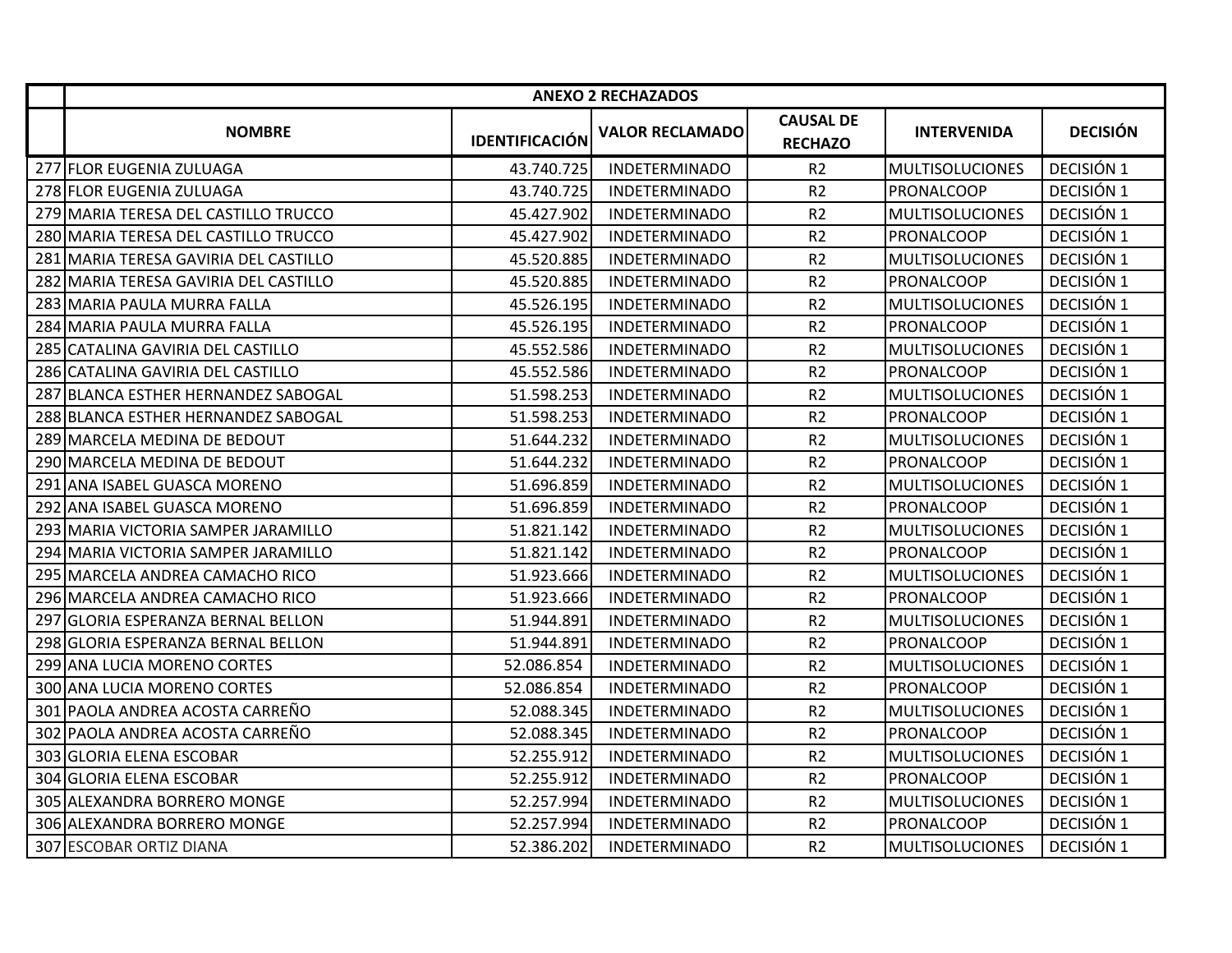|                                   |                       | <b>ANEXO 2 RECHAZADOS</b> |                                    |                        |                 |
|-----------------------------------|-----------------------|---------------------------|------------------------------------|------------------------|-----------------|
| <b>NOMBRE</b>                     | <b>IDENTIFICACIÓN</b> | <b>VALOR RECLAMADO</b>    | <b>CAUSAL DE</b><br><b>RECHAZO</b> | <b>INTERVENIDA</b>     | <b>DECISIÓN</b> |
| 308 ESCOBAR ORTIZ DIANA           | 52.386.202            | <b>INDETERMINADO</b>      | R <sub>2</sub>                     | PRONALCOOP             | DECISIÓN 1      |
| 309 ANA MARIA GAVIRIA VARÓN       | 52.389.777            | <b>INDETERMINADO</b>      | R <sub>2</sub>                     | <b>MULTISOLUCIONES</b> | DECISIÓN 1      |
| 310 ANA MARIA GAVIRIA VARÓN       | 52.389.777            | <b>INDETERMINADO</b>      | R <sub>2</sub>                     | <b>PRONALCOOP</b>      | DECISIÓN 1      |
| 311 MONICA LORENA GARZON REYES    | 52.394.164            | 13.618.149                | R1                                 | <b>MULTISOLUCIONES</b> | DECISIÓN 1      |
| 312 MONICA LORENA GARZON REYES    | 52.394.164            | 13.618.149                | R1                                 | PRONALCOOP             | DECISIÓN 1      |
| 313 MARIA LILIANA REY ORDOÑEZ     | 52.622.855            | <b>INDETERMINADO</b>      | R <sub>2</sub>                     | <b>MULTISOLUCIONES</b> | DECISIÓN 1      |
| 314 MARIA LILIANA REY ORDOÑEZ     | 52.622.855            | <b>INDETERMINADO</b>      | R2                                 | PRONALCOOP             | DECISIÓN 1      |
| 315 LAURA TURBAY HERRERA          | 52.690.371            | <b>INDETERMINADO</b>      | R2                                 | <b>MULTISOLUCIONES</b> | DECISIÓN 1      |
| 316 LAURA TURBAY HERRERA          | 52.690.371            | <b>INDETERMINADO</b>      | R <sub>2</sub>                     | PRONALCOOP             | DECISIÓN 1      |
| 317 NATALIA GAVIRIA VARON         | 52.968.187            | <b>INDETERMINADO</b>      | R <sub>2</sub>                     | <b>MULTISOLUCIONES</b> | DECISIÓN 1      |
| 318 NATALIA GAVIRIA VARON         | 52.968.187            | <b>INDETERMINADO</b>      | R <sub>2</sub>                     | PRONALCOOP             | DECISIÓN 1      |
| 319 MELISSA GAVIRIA AGUDELO       | 52.997.193            | <b>INDETERMINADO</b>      | R <sub>2</sub>                     | <b>MULTISOLUCIONES</b> | DECISIÓN 1      |
| 320 MELISSA GAVIRIA AGUDELO       | 52.997.193            | <b>INDETERMINADO</b>      | R <sub>2</sub>                     | PRONALCOOP             | DECISIÓN 1      |
| 321 LINA MARIA SERRANO            | 53.066.642            | <b>INDETERMINADO</b>      | R <sub>2</sub>                     | <b>MULTISOLUCIONES</b> | DECISIÓN 1      |
| 322 LINA MARIA SERRANO            | 53.066.642            | <b>INDETERMINADO</b>      | R <sub>2</sub>                     | PRONALCOOP             | DECISIÓN 1      |
| 323 JOSEFINA ORDOÑEZ SANTAELLA    | 60.279.612            | 56.593.104                | R <sub>2</sub>                     | <b>MULTISOLUCIONES</b> | DECISIÓN 1      |
| 324 JOSEFINA ORDOÑEZ SANTAELLA    | 60.279.612            | 56.593.104                | R <sub>2</sub>                     | PRONALCOOP             | DECISIÓN 1      |
| 325 TILCIA BAYONA CAMACHO         | 60.293.215            | 48.503.808                | R <sub>2</sub>                     | <b>MULTISOLUCIONES</b> | DECISIÓN 1      |
| 326 TILCIA BAYONA CAMACHO         | 60.293.215            | 48.503.808                | R2                                 | PRONALCOOP             | DECISIÓN 1      |
| 327 FABIOLA ZULUAGA AMADO         | 60.390.767            | <b>INDETERMINADO</b>      | R <sub>2</sub>                     | <b>MULTISOLUCIONES</b> | DECISIÓN 1      |
| 328 FABIOLA ZULUAGA AMADO         | 60.390.767            | <b>INDETERMINADO</b>      | R <sub>2</sub>                     | PRONALCOOP             | DECISIÓN 1      |
| 329 MELBA YOLANDA TORRES ROJAS    | 63.536.273            | <b>INDETERMINADO</b>      | R <sub>2</sub>                     | <b>MULTISOLUCIONES</b> | DECISIÓN 1      |
| 330 MELBA YOLANDA TORRES ROJAS    | 63.536.273            | <b>INDETERMINADO</b>      | R <sub>2</sub>                     | PRONALCOOP             | DECISIÓN 1      |
| 331 MELBA LUZ CALLE MEZA          | 64.550.742            | <b>INDETERMINADO</b>      | R <sub>2</sub>                     | <b>MULTISOLUCIONES</b> | DECISIÓN 1      |
| 332 MELBA LUZ CALLE MEZA          | 64.550.742            | <b>INDETERMINADO</b>      | R <sub>2</sub>                     | PRONALCOOP             | DECISIÓN 1      |
| 333 ELSY HERNANDEZ CARDOZO        | 65.744.011            | <b>INDETERMINADO</b>      | R <sub>2</sub>                     | <b>MULTISOLUCIONES</b> | DECISIÓN 1      |
| 334 ELSY HERNANDEZ CARDOZO        | 65.744.011            | <b>INDETERMINADO</b>      | R <sub>2</sub>                     | PRONALCOOP             | DECISIÓN 1      |
| 335 MARLENY BONILLA GUZMAN        | 65.757.800            | <b>INDETERMINADO</b>      | R <sub>2</sub>                     | <b>MULTISOLUCIONES</b> | DECISIÓN 1      |
| 336 MARLENY BONILLA GUZMAN        | 65.757.800            | <b>INDETERMINADO</b>      | R <sub>2</sub>                     | PRONALCOOP             | DECISIÓN 1      |
| 337 DIEGO ALBERTO ESPINAL GIRALDO | 70.083.092            | <b>INDETERMINADO</b>      | R2                                 | <b>MULTISOLUCIONES</b> | DECISIÓN 1      |
| 338 DIEGO ALBERTO ESPINAL GIRALDO | 70.083.092            | <b>INDETERMINADO</b>      | R <sub>2</sub>                     | PRONALCOOP             | DECISIÓN 1      |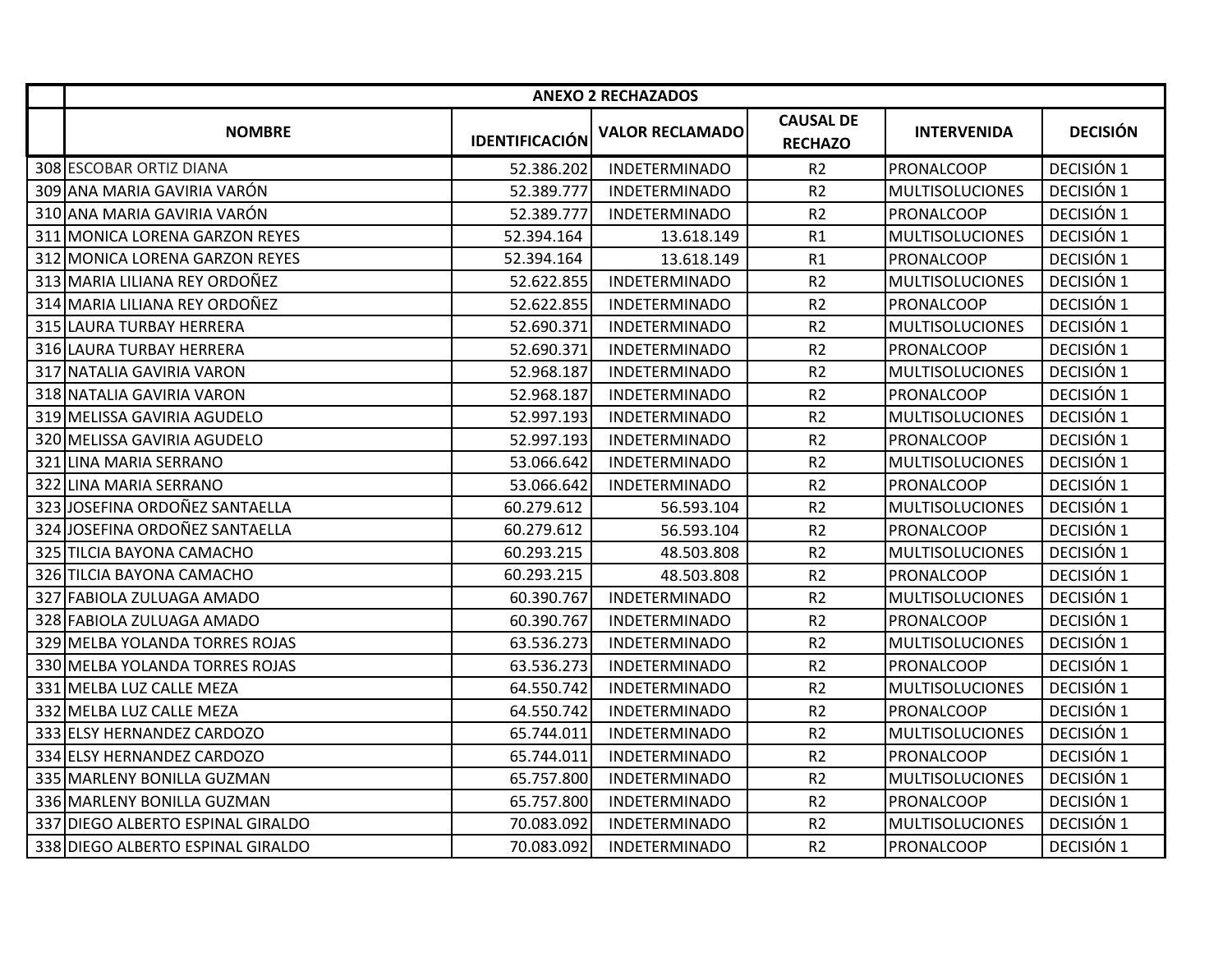|     |                                            |                       | <b>ANEXO 2 RECHAZADOS</b> |                                    |                        |                 |
|-----|--------------------------------------------|-----------------------|---------------------------|------------------------------------|------------------------|-----------------|
|     | <b>NOMBRE</b>                              | <b>IDENTIFICACIÓN</b> | <b>VALOR RECLAMADO</b>    | <b>CAUSAL DE</b><br><b>RECHAZO</b> | <b>INTERVENIDA</b>     | <b>DECISIÓN</b> |
|     | 339 DAVID IOSEPH IACKOMAMAN WAGNER         | 71.636.552            | <b>INDETERMINADO</b>      | R <sub>2</sub>                     | <b>MULTISOLUCIONES</b> | DECISIÓN 1      |
|     | 340 DAVID IOSEPH IACKOMAMAN WAGNER         | 71.636.552            | <b>INDETERMINADO</b>      | R <sub>2</sub>                     | <b>PRONALCOOP</b>      | DECISIÓN 1      |
|     | 341 JULIO CESAR MARTELO MARTELO BUSTAMENTE | 72.162.237            | <b>INDETERMINADO</b>      | R <sub>2</sub>                     | <b>MULTISOLUCIONES</b> | DECISIÓN 1      |
|     | 342 JULIO CESAR MARTELO MARTELO BUSTAMENTE | 72.162.237            | <b>INDETERMINADO</b>      | R <sub>2</sub>                     | PRONALCOOP             | DECISIÓN 1      |
|     | 343 EDWIN DAVID ALTAMIRANDA EASCAMILLA     | 72.166.412            | <b>INDETERMINADO</b>      | R <sub>2</sub>                     | <b>MULTISOLUCIONES</b> | DECISIÓN 1      |
|     | 344 EDWIN DAVID ALTAMIRANDA EASCAMILLA     | 72.166.412            | <b>INDETERMINADO</b>      | R <sub>2</sub>                     | PRONALCOOP             | DECISIÓN 1      |
|     | 345 ALEX EDGARDO SANCHEZ BERMUDEZ          | 73.072.632            | <b>INDETERMINADO</b>      | R <sub>2</sub>                     | <b>MULTISOLUCIONES</b> | DECISIÓN 1      |
|     | 346 ALEX EDGARDO SANCHEZ BERMUDEZ          | 73.072.632            | <b>INDETERMINADO</b>      | R <sub>2</sub>                     | PRONALCOOP             | DECISIÓN 1      |
|     | 347 RAFAEL MORALES NUÑEZ                   | 73.074.826            | <b>INDETERMINADO</b>      | R2                                 | <b>MULTISOLUCIONES</b> | DECISIÓN 1      |
|     | 348 RAFAEL MORALES NUÑEZ                   | 73.074.826            | <b>INDETERMINADO</b>      | R2                                 | PRONALCOOP             | DECISIÓN 1      |
|     | 349 JUAN CARLOS DURAN PARDO                | 73.097.131            | <b>INDETERMINADO</b>      | R <sub>2</sub>                     | <b>MULTISOLUCIONES</b> | DECISIÓN 1      |
|     | 350 JUAN CARLOS DURAN PARDO                | 73.097.131            | <b>INDETERMINADO</b>      | R <sub>2</sub>                     | PRONALCOOP             | DECISIÓN 1      |
|     | 351 AUGUSTO RAMIREZ JARAMILLO              | 73.196.661            | <b>INDETERMINADO</b>      | R <sub>2</sub>                     | <b>MULTISOLUCIONES</b> | DECISIÓN 1      |
|     | 352 AUGUSTO RAMIREZ JARAMILLO              | 73.196.661            | <b>INDETERMINADO</b>      | R <sub>2</sub>                     | PRONALCOOP             | DECISIÓN 1      |
|     | 353 DIEGO ALEJANDRO MARIN GUZMAN           | 75.090.462            | <b>INDETERMINADO</b>      | R <sub>2</sub>                     | MULTISOLUCIONES        | DECISIÓN 1      |
| 354 | <b>DIEGO ALEJANDRO MARIN GUZMAN</b>        | 75.090.462            | <b>INDETERMINADO</b>      | R <sub>2</sub>                     | PRONALCOOP             | DECISIÓN 1      |
|     | 355 TONY ALEXANDER NEGRETE RAMIREZ         | 78.754.162            | <b>INDETERMINADO</b>      | R <sub>2</sub>                     | <b>MULTISOLUCIONES</b> | DECISIÓN 1      |
|     | 356 TONY ALEXANDER NEGRETE RAMIREZ         | 78.754.162            | <b>INDETERMINADO</b>      | R <sub>2</sub>                     | PRONALCOOP             | DECISIÓN 1      |
| 357 | <b>CARLOS GAVIRIA MEJIA</b>                | 79.140.033            | <b>INDETERMINADO</b>      | R <sub>2</sub>                     | <b>MULTISOLUCIONES</b> | DECISIÓN 1      |
|     | 358 CARLOS GAVIRIA MEJIA                   | 79.140.033            | <b>INDETERMINADO</b>      | R <sub>2</sub>                     | <b>PRONALCOOP</b>      | DECISIÓN 1      |
|     | 359 FERNANDO GOMEZ CORREDOR                | 79.143.156            | <b>INDETERMINADO</b>      | R <sub>2</sub>                     | <b>MULTISOLUCIONES</b> | DECISIÓN 1      |
|     | 360 FERNANDO GOMEZ CORREDOR                | 79.143.156            | <b>INDETERMINADO</b>      | R <sub>2</sub>                     | PRONALCOOP             | DECISIÓN 1      |
|     | 361 FELIPE OCAMPO DUQUE                    | 79.153.167            | <b>INDETERMINADO</b>      | R <sub>2</sub>                     | <b>MULTISOLUCIONES</b> | DECISIÓN 1      |
|     | 362 FELIPE OCAMPO DUQUE                    | 79.153.167            | <b>INDETERMINADO</b>      | R <sub>2</sub>                     | PRONALCOOP             | DECISIÓN 1      |
|     | 363 JOSE MIGUEL PAEZ OSPINA                | 79.233.191            | <b>INDETERMINADO</b>      | R <sub>2</sub>                     | <b>MULTISOLUCIONES</b> | DECISIÓN 1      |
|     | 364 JOSE MIGUEL PAEZ OSPINA                | 79.233.191            | <b>INDETERMINADO</b>      | R <sub>2</sub>                     | <b>PRONALCOOP</b>      | DECISIÓN 1      |
|     | 365 MANUEL ANTONIO UCROS                   | 79.239.243            | <b>INDETERMINADO</b>      | R <sub>2</sub>                     | <b>MULTISOLUCIONES</b> | DECISIÓN 1      |
|     | 366 MANUEL ANTONIO UCROS                   | 79.239.243            | <b>INDETERMINADO</b>      | R <sub>2</sub>                     | PRONALCOOP             | DECISIÓN 1      |
| 367 | JOSE ANDERSON SANABRIA POVEDA              | 79.416.618            | 17.436.416                | R2                                 | <b>MULTISOLUCIONES</b> | DECISIÓN 1      |
| 368 | JOSE ANDERSON SANABRIA POVEDA              | 79.416.618            | 17.436.416                | R2                                 | PRONALCOOP             | DECISIÓN 1      |
|     | 369 FRANCISCO EDUARDO JAIME BOTERO         | 79.589.550            | <b>INDETERMINADO</b>      | R <sub>2</sub>                     | <b>MULTISOLUCIONES</b> | DECISIÓN 1      |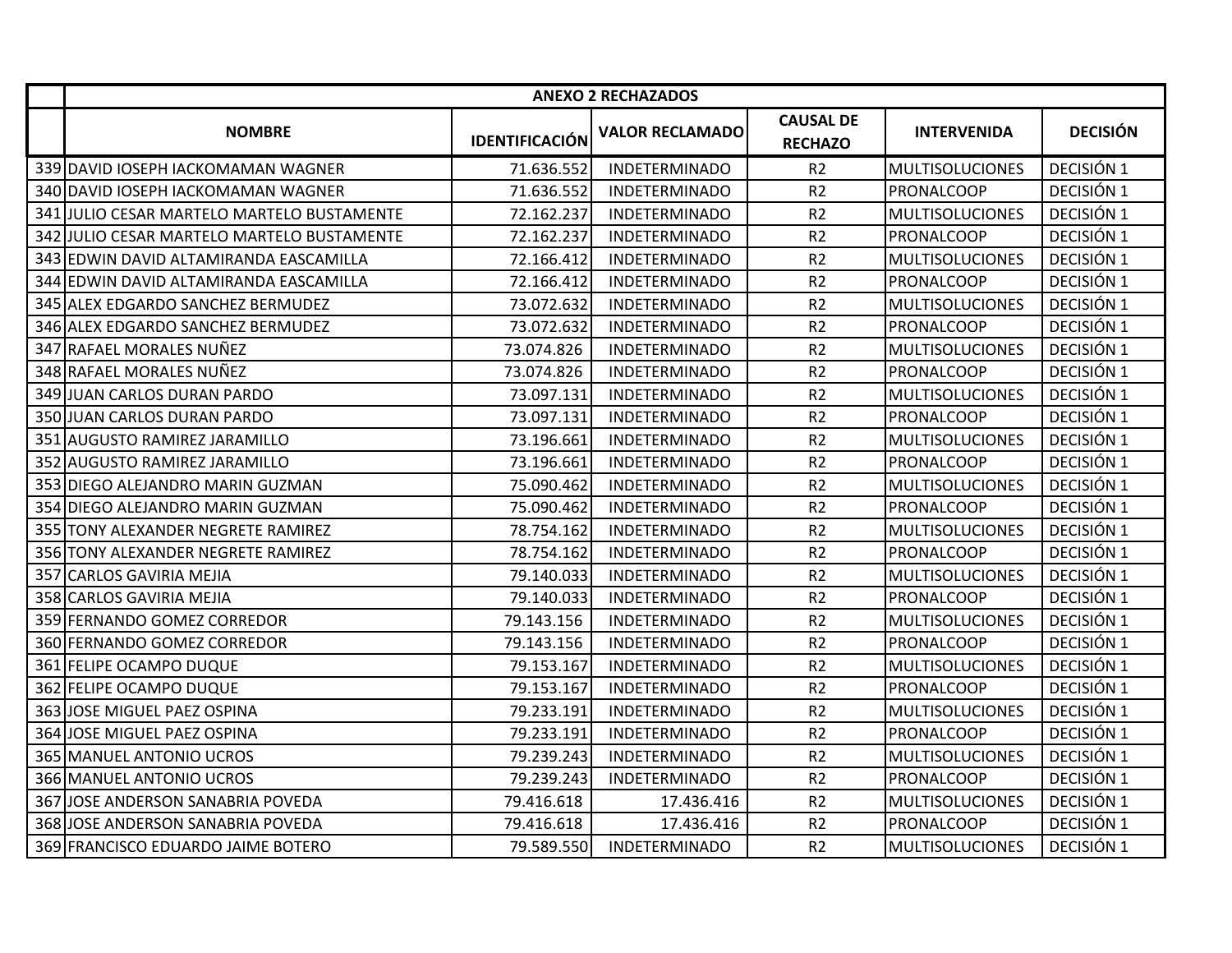|         | <b>ANEXO 2 RECHAZADOS</b>                         |                       |                        |                                    |                        |                 |  |
|---------|---------------------------------------------------|-----------------------|------------------------|------------------------------------|------------------------|-----------------|--|
|         | <b>NOMBRE</b>                                     | <b>IDENTIFICACIÓN</b> | <b>VALOR RECLAMADO</b> | <b>CAUSAL DE</b><br><b>RECHAZO</b> | <b>INTERVENIDA</b>     | <b>DECISIÓN</b> |  |
|         | 370 FRANCISCO EDUARDO JAIME BOTERO                | 79.589.550            | <b>INDETERMINADO</b>   | R2                                 | PRONALCOOP             | DECISIÓN 1      |  |
|         | 371 CAMILO ANDRES HERNANDEZ CUELLAR               | 79.789.175            | <b>INDETERMINADO</b>   | R <sub>2</sub>                     | <b>MULTISOLUCIONES</b> | DECISIÓN 1      |  |
|         | 372 CAMILO ANDRES HERNANDEZ CUELLAR               | 79.789.175            | <b>INDETERMINADO</b>   | R <sub>2</sub>                     | <b>PRONALCOOP</b>      | DECISIÓN 1      |  |
| 373     | JOSE DARIO CABRERA RAMIREZ                        | 79.944.102            | <b>INDETERMINADO</b>   | R <sub>2</sub>                     | <b>MULTISOLUCIONES</b> | DECISIÓN 1      |  |
| 374     | JOSE DARIO CABRERA RAMIREZ                        | 79.944.102            | <b>INDETERMINADO</b>   | R <sub>2</sub>                     | PRONALCOOP             | DECISIÓN 1      |  |
|         | 375 JOSE RAFAEL ZAMBRANO DE CASTRO                | 80.091.574            | <b>INDETERMINADO</b>   | R <sub>2</sub>                     | <b>MULTISOLUCIONES</b> | DECISIÓN 1      |  |
|         | 376 JOSE RAFAEL ZAMBRANO DE CASTRO                | 80.091.574            | <b>INDETERMINADO</b>   | R <sub>2</sub>                     | PRONALCOOP             | DECISIÓN 1      |  |
|         | 377 DANIEL RICARDO LARA GARCIA                    | 80.096.736            | <b>INDETERMINADO</b>   | R <sub>2</sub>                     | <b>MULTISOLUCIONES</b> | DECISIÓN 1      |  |
|         | 378 DANIEL RICARDO LARA GARCIA                    | 80.096.736            | <b>INDETERMINADO</b>   | R <sub>2</sub>                     | <b>PRONALCOOP</b>      | DECISIÓN 1      |  |
|         | 379 FELIPE RODRIGUEZ QUINTERO                     | 80.197.228            | <b>INDETERMINADO</b>   | R <sub>2</sub>                     | <b>MULTISOLUCIONES</b> | DECISIÓN 1      |  |
|         | 380 FELIPE RODRIGUEZ QUINTERO                     | 80.197.228            | <b>INDETERMINADO</b>   | R <sub>2</sub>                     | PRONALCOOP             | DECISIÓN 1      |  |
|         | 381 MICHEL FARJI HONLEIN                          | 80.418.016            | <b>INDETERMINADO</b>   | R <sub>2</sub>                     | <b>MULTISOLUCIONES</b> | DECISIÓN 1      |  |
|         | 382 MICHEL FARJI HONLEIN                          | 80.418.016            | <b>INDETERMINADO</b>   | R <sub>2</sub>                     | PRONALCOOP             | DECISIÓN 1      |  |
|         | 383 JUAN CAMILO CABRERA KREIBOHM                  | 80.419.047            | <b>INDETERMINADO</b>   | R <sub>2</sub>                     | <b>MULTISOLUCIONES</b> | DECISIÓN 1      |  |
|         | 384 JUAN CAMILO CABRERA KREIBOHM                  | 80.419.047            | <b>INDETERMINADO</b>   | R <sub>2</sub>                     | <b>PRONALCOOP</b>      | DECISIÓN 1      |  |
|         | 385 CARLOS ANDRES MEJIA PONCE DE LEON             | 80.419.075            | <b>INDETERMINADO</b>   | R <sub>2</sub>                     | <b>MULTISOLUCIONES</b> | DECISIÓN 1      |  |
|         | 386 CARLOS ANDRES MEJIA PONCE DE LEON             | 80.419.075            | <b>INDETERMINADO</b>   | R <sub>2</sub>                     | PRONALCOOP             | DECISIÓN 1      |  |
|         | 387 FEDERICO CABRERA KREIBOHM                     | 80.421.980            | <b>INDETERMINADO</b>   | R <sub>2</sub>                     | <b>MULTISOLUCIONES</b> | DECISIÓN 1      |  |
|         | 388 FEDERICO CABRERA KREIBOHM                     | 80.421.980            | <b>INDETERMINADO</b>   | R <sub>2</sub>                     | PRONALCOOP             | DECISIÓN 1      |  |
|         | 389 JORGE RODRIGUEZ POSADA                        | 80.503.214            | <b>INDETERMINADO</b>   | R <sub>2</sub>                     | <b>MULTISOLUCIONES</b> | DECISIÓN 1      |  |
|         | 390 JORGE RODRIGUEZ POSADA                        | 80.503.214            | <b>INDETERMINADO</b>   | R <sub>2</sub>                     | PRONALCOOP             | DECISIÓN 1      |  |
|         | 391 FELIPE MEJIA PONCE DE LEON                    | 80.503.896            | <b>INDETERMINADO</b>   | R <sub>2</sub>                     | <b>MULTISOLUCIONES</b> | DECISIÓN 1      |  |
| 392     | <b>FELIPE MEJIA PONCE DE LEON</b>                 | 80.503.896            | <b>INDETERMINADO</b>   | R <sub>2</sub>                     | PRONALCOOP             | DECISIÓN 1      |  |
|         | 393 LUIS EDUARDO DIAZ ARROYAVE                    | 93.363.140            | <b>INDETERMINADO</b>   | R <sub>2</sub>                     | <b>MULTISOLUCIONES</b> | DECISIÓN 1      |  |
|         | 394 LUIS EDUARDO DIAZ ARROYAVE                    | 93.363.140            | <b>INDETERMINADO</b>   | R <sub>2</sub>                     | PRONALCOOP             | DECISIÓN 1      |  |
|         | 395 OMAR WILLIAM DIAZ DIAZ                        | 98.553.340            | <b>INDETERMINADO</b>   | R <sub>2</sub>                     | <b>MULTISOLUCIONES</b> | DECISIÓN 1      |  |
|         | 396 OMAR WILLIAM DIAZ DIAZ                        | 98.553.340            | <b>INDETERMINADO</b>   | R <sub>2</sub>                     | PRONALCOOP             | DECISIÓN 1      |  |
| 397 SAS | <b>PROPORT- PRODUCTOS Y SOLUCIONES PORTUARIAS</b> | 900.344.667           | <b>INDETERMINADO</b>   | R <sub>2</sub>                     | <b>MULTISOLUCIONES</b> | DECISIÓN 1      |  |
| 398 SAS | PROPORT- PRODUCTOS Y SOLUCIONES PORTUARIAS        | 900.344.667           | <b>INDETERMINADO</b>   | R <sub>2</sub>                     | <b>PRONALCOOP</b>      | DECISIÓN 1      |  |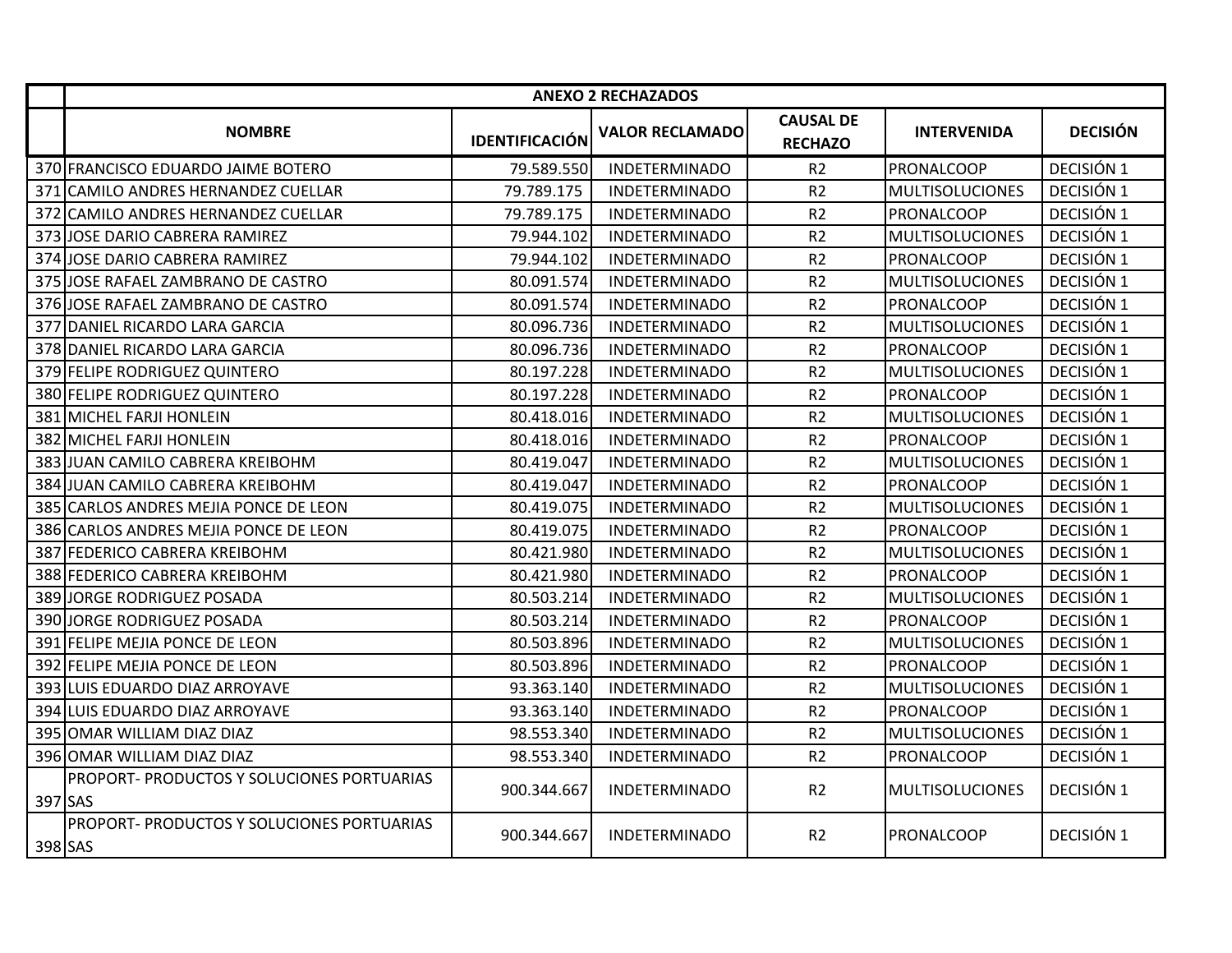|     | <b>ANEXO 2 RECHAZADOS</b>            |                       |                        |                                    |                        |                 |  |
|-----|--------------------------------------|-----------------------|------------------------|------------------------------------|------------------------|-----------------|--|
|     | <b>NOMBRE</b>                        | <b>IDENTIFICACIÓN</b> | <b>VALOR RECLAMADO</b> | <b>CAUSAL DE</b><br><b>RECHAZO</b> | <b>INTERVENIDA</b>     | <b>DECISIÓN</b> |  |
|     | 399 ADELAIDA ESPINAL CALLE           | 1.018.406.549         | <b>INDETERMINADO</b>   | R2                                 | <b>MULTISOLUCIONES</b> | DECISIÓN 1      |  |
|     | 400 ADELAIDA ESPINAL CALLE           | 1.018.406.549         | <b>INDETERMINADO</b>   | R <sub>2</sub>                     | <b>IPRONALCOOP</b>     | DECISIÓN 1      |  |
|     | 401 JAVIER ALEJANDRO FAJARDO DIAZ    | 1.019.012.099         | <b>INDETERMINADO</b>   | R2                                 | <b>MULTISOLUCIONES</b> | DECISIÓN 1      |  |
| 402 | JAVIER ALEJANDRO FAJARDO DIAZ        | 1.019.012.099         | <b>INDETERMINADO</b>   | R2                                 | <b>PRONALCOOP</b>      | DECISIÓN 1      |  |
|     | 403 JESUS ERNESTO MORENO RIZO        | 1.019.071.520         | <b>INDETERMINADO</b>   | R2                                 | <b>MULTISOLUCIONES</b> | DECISIÓN 1      |  |
|     | 404 JESUS ERNESTO MORENO RIZO        | 1.019.071.520         | <b>INDETERMINADO</b>   | R2                                 | PRONALCOOP             | DECISIÓN 1      |  |
|     | 405 JUAN PABLO ROSAS CADAVID         | 1.020.826.016         | <b>INDETERMINADO</b>   | R2                                 | <b>MULTISOLUCIONES</b> | DECISIÓN 1      |  |
|     | 406 JUAN PABLO ROSAS CADAVID         | 1.020.826.016         | <b>INDETERMINADO</b>   | R2                                 | <b>PRONALCOOP</b>      | DECISIÓN 1      |  |
|     | 407 CAROLINA SERRANO ORTIZ           | 1.020.829.697         | <b>INDETERMINADO</b>   | R <sub>2</sub>                     | <b>MULTISOLUCIONES</b> | DECISIÓN 1      |  |
|     | 408 CAROLINA SERRANO ORTIZ           | 1.020.829.697         | <b>INDETERMINADO</b>   | R2                                 | PRONALCOOP             | DECISIÓN 1      |  |
|     | 409 SAMUEL USECHE AYALA              | 1.021.633.487         | <b>INDETERMINADO</b>   | R2                                 | <b>MULTISOLUCIONES</b> | DECISIÓN 1      |  |
|     | 410 SAMUEL USECHE AYALA              | 1.021.633.487         | <b>INDETERMINADO</b>   | R2                                 | PRONALCOOP             | DECISIÓN 1      |  |
|     | 411 NICOLAS GIRALDO ESCOBAR          | 1.039.468.184         | <b>INDETERMINADO</b>   | R2                                 | <b>MULTISOLUCIONES</b> | DECISIÓN 1      |  |
|     | 412 NICOLAS GIRALDO ESCOBAR          | 1.039.468.184         | <b>INDETERMINADO</b>   | R <sub>2</sub>                     | PRONALCOOP             | DECISIÓN 1      |  |
|     | 413 MARIA CAROLINA MANZUR BARBUR     | 1.047.423.919         | <b>INDETERMINADO</b>   | R2                                 | <b>MULTISOLUCIONES</b> | DECISIÓN 1      |  |
|     | 414 MARIA CAROLINA MANZUR BARBUR     | 1.047.423.919         | <b>INDETERMINADO</b>   | R2                                 | PRONALCOOP             | DECISIÓN 1      |  |
|     | 415 VERONICA DEL CASTILLO CALDAS     | 1.047.455.353         | <b>INDETERMINADO</b>   | R2                                 | <b>MULTISOLUCIONES</b> | DECISIÓN 1      |  |
|     | 416 VERONICA DEL CASTILLO CALDAS     | 1.047.455.353         | <b>INDETERMINADO</b>   | R <sub>2</sub>                     | PRONALCOOP             | DECISIÓN 1      |  |
|     | 417 SANTIAGO PAEZ UCROS              | 1.072.653.103         | <b>INDETERMINADO</b>   | R2                                 | <b>MULTISOLUCIONES</b> | DECISIÓN 1      |  |
|     | 418 SANTIAGO PAEZ UCROS              | 1.072.653.103         | <b>INDETERMINADO</b>   | R2                                 | <b>PRONALCOOP</b>      | DECISIÓN 1      |  |
|     | 419 BARBARA ANDREA TURBAY HERRERA    | 1.072.657.729         | <b>INDETERMINADO</b>   | R2                                 | <b>MULTISOLUCIONES</b> | DECISIÓN 1      |  |
|     | 420 BARBARA ANDREA TURBAY HERRERA    | 1.072.657.729         | <b>INDETERMINADO</b>   | R2                                 | <b>PRONALCOOP</b>      | DECISIÓN 1      |  |
|     | 421 DAVID CIANCI BONET               | 1.140.843.761         | <b>INDETERMINADO</b>   | R2                                 | <b>MULTISOLUCIONES</b> | DECISIÓN 1      |  |
|     | 422 DAVID CIANCI BONET               | 1.140.843.761         | <b>INDETERMINADO</b>   | R2                                 | PRONALCOOP             | DECISIÓN 1      |  |
|     | 423 ALEJANDRO ARBELAEZ JARAMILLO     | 1.143.835.228         | <b>INDETERMINADO</b>   | R2                                 | <b>MULTISOLUCIONES</b> | DECISIÓN 1      |  |
|     | 424 ALEJANDRO ARBELAEZ JARAMILLO     | 1.143.835.228         | <b>INDETERMINADO</b>   | R2                                 | <b>PRONALCOOP</b>      | DECISIÓN 1      |  |
|     | 425 SERVICIOS Y ASESORIAS CANTAL SAS | 800013246-3           | <b>INDETERMINADO</b>   | R <sub>2</sub>                     | <b>MULTISOLUCIONES</b> | DECISIÓN 1      |  |
|     | 426 SERVICIOS Y ASESORIAS CANTAL SAS | 800013246-3           | <b>INDETERMINADO</b>   | R2                                 | <b>PRONALCOOP</b>      | DECISIÓN 1      |  |
|     | 427 CONSTRUCCIONES SARATOGA SAS      | 800023379-7           | <b>INDETERMINADO</b>   | R2                                 | <b>MULTISOLUCIONES</b> | DECISIÓN 1      |  |
|     | 428 CONSTRUCCIONES SARATOGA SAS      | 800023379-7           | <b>INDETERMINADO</b>   | R2                                 | PRONALCOOP             | DECISIÓN 1      |  |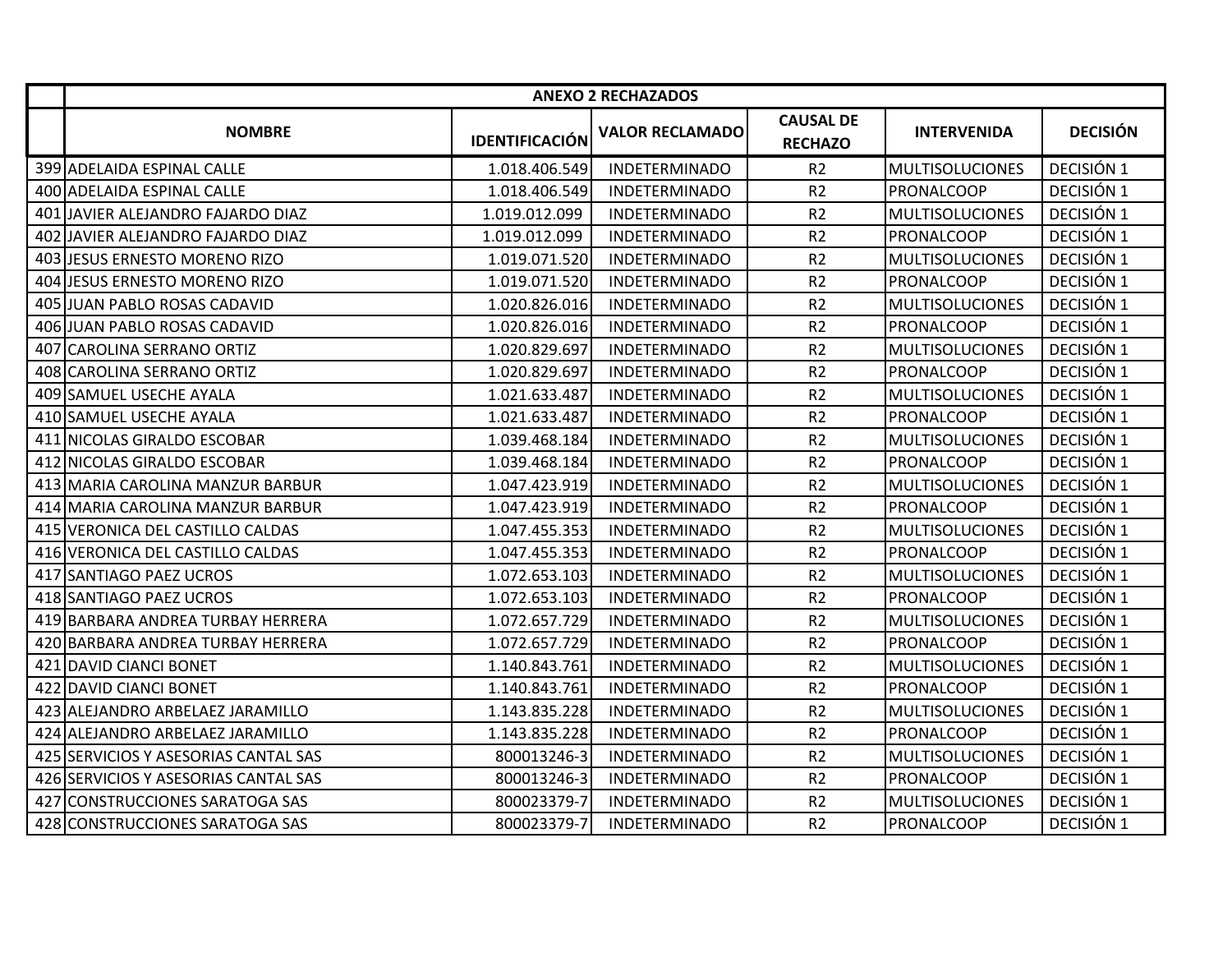|          | <b>ANEXO 2 RECHAZADOS</b>                      |                       |                        |                                    |                        |                 |
|----------|------------------------------------------------|-----------------------|------------------------|------------------------------------|------------------------|-----------------|
|          | <b>NOMBRE</b>                                  | <b>IDENTIFICACIÓN</b> | <b>VALOR RECLAMADO</b> | <b>CAUSAL DE</b><br><b>RECHAZO</b> | <b>INTERVENIDA</b>     | <b>DECISIÓN</b> |
| 429      | VILLEGAS Y CIA., SOCIEDAD EN COMANDITA SIMPLE  | 800025839-2           | <b>INDETERMINADO</b>   | R <sub>2</sub>                     | <b>MULTISOLUCIONES</b> | DECISIÓN 1      |
| 430      | VILLEGAS Y CIA., SOCIEDAD EN COMANDITA SIMPLE  | 800025839-2           | <b>INDETERMINADO</b>   | R2                                 | PRONALCOOP             | DECISIÓN 1      |
|          | 431 SOCIEDAD DE CIRUGIA OCULAR SA              | 800231602-7           | <b>INDETERMINADO</b>   | R <sub>2</sub>                     | <b>MULTISOLUCIONES</b> | DECISIÓN 1      |
|          | 432 SOCIEDAD DE CIRUGIA OCULAR SA              | 800231602-7           | <b>INDETERMINADO</b>   | R <sub>2</sub>                     | PRONALCOOP             | DECISIÓN 1      |
|          | 433 INVERSIONES CUCHICUTE                      | 830.009.986-9         | <b>INDETERMINADO</b>   | R <sub>2</sub>                     | <b>MULTISOLUCIONES</b> | DECISIÓN 1      |
|          | 434 INVERSIONES CUCHICUTE                      | 830.009.986-9         | <b>INDETERMINADO</b>   | R <sub>2</sub>                     | PRONALCOOP             | DECISIÓN 1      |
|          | 435 CORPORACIÓN EDUCATIVA REUVEN FEUERSTEIN    | 830.067.729-1         | 213.761.189            | R1                                 | <b>MULTISOLUCIONES</b> | DECISIÓN 1      |
|          | 436 INVERSIONES C Y K SAS                      | 830009091-2           | <b>INDETERMINADO</b>   | R <sub>2</sub>                     | <b>MULTISOLUCIONES</b> | DECISIÓN 1      |
|          | 437 INVERSIONES C Y K SAS                      | 830009091-2           | <b>INDETERMINADO</b>   | R <sub>2</sub>                     | PRONALCOOP             | DECISIÓN 1      |
|          | 438 PLANNERS S.A.                              | 830081604-6           | <b>INDETERMINADO</b>   | R <sub>2</sub>                     | <b>MULTISOLUCIONES</b> | DECISIÓN 1      |
|          | 439 PLANNERS S.A.                              | 830081604-6           | <b>INDETERMINADO</b>   | R <sub>2</sub>                     | PRONALCOOP             | DECISIÓN 1      |
|          | 440 INVERSIONES KHEPRI & CIA., S.C.S.          | 830140490-7           | <b>INDETERMINADO</b>   | R <sub>2</sub>                     | <b>MULTISOLUCIONES</b> | DECISIÓN 1      |
|          | 441 INVERSIONES KHEPRI & CIA., S.C.S.          | 830140490-7           | <b>INDETERMINADO</b>   | R <sub>2</sub>                     | PRONALCOOP             | DECISIÓN 1      |
|          | 442 INVERSIONES LANDU                          | 860.039.843-1         | <b>INDETERMINADO</b>   | R <sub>2</sub>                     | <b>MULTISOLUCIONES</b> | DECISIÓN 1      |
|          | 443 INVERSIONES LANDU                          | 860.039.843-1         | <b>INDETERMINADO</b>   | R <sub>2</sub>                     | PRONALCOOP             | DECISIÓN 1      |
|          | 444 RUIZ OREJARENA E HIJOS LTDA                | 860061198-0           | <b>INDETERMINADO</b>   | R <sub>2</sub>                     | <b>MULTISOLUCIONES</b> | DECISIÓN 1      |
|          | 445 RUIZ OREJARENA E HIJOS LTDA                | 860061198-0           | <b>INDETERMINADO</b>   | R <sub>2</sub>                     | PRONALCOOP             | DECISIÓN 1      |
|          | 446 GAS SUMAPAZ SA ESP                         | 860450098-1           | <b>INDETERMINADO</b>   | R <sub>2</sub>                     | <b>MULTISOLUCIONES</b> | DECISIÓN 1      |
|          | 447 GAS SUMAPAZ SA ESP                         | 860450098-1           | <b>INDETERMINADO</b>   | R <sub>2</sub>                     | PRONALCOOP             | DECISIÓN 1      |
|          | 448 JACQUELINE BARBUR CHEJUAN E HIJOS S. EN C. | 900009909-5           | <b>INDETERMINADO</b>   | R2                                 | <b>MULTISOLUCIONES</b> | DECISIÓN 1      |
|          | 449 JACQUELINE BARBUR CHEJUAN E HIJOS S. EN C. | 900009909-5           | <b>INDETERMINADO</b>   | R <sub>2</sub>                     | PRONALCOOP             | DECISIÓN 1      |
| $450$ C. | MARIA DEL ROSARIO BARBUR CHEJUAN E HIJOS S. EN | 900011375-9           | <b>INDETERMINADO</b>   | R <sub>2</sub>                     | <b>MULTISOLUCIONES</b> | DECISIÓN 1      |
| $451$ C. | MARIA DEL ROSARIO BARBUR CHEJUAN E HIJOS S. EN | 900011375-9           | <b>INDETERMINADO</b>   | R <sub>2</sub>                     | PRONALCOOP             | DECISIÓN 1      |
|          | 452 CONSULTORIA ESCOBAR MEJIA SAS              | 900353753-7           | <b>INDETERMINADO</b>   | R2                                 | <b>MULTISOLUCIONES</b> | DECISIÓN 1      |
|          | 453 CONSULTORIA ESCOBAR MEJIA SAS              | 900353753-7           | <b>INDETERMINADO</b>   | R2                                 | PRONALCOOP             | DECISIÓN 1      |
|          | 454 ALEJANDRO FELIPE UCROS CUELLAR SAS         | 900359230-4           | <b>INDETERMINADO</b>   | R2                                 | <b>MULTISOLUCIONES</b> | DECISIÓN 1      |
|          | 455 ALEJANDRO FELIPE UCROS CUELLAR SAS         | 900359230-4           | <b>INDETERMINADO</b>   | R <sub>2</sub>                     | PRONALCOOP             | DECISIÓN 1      |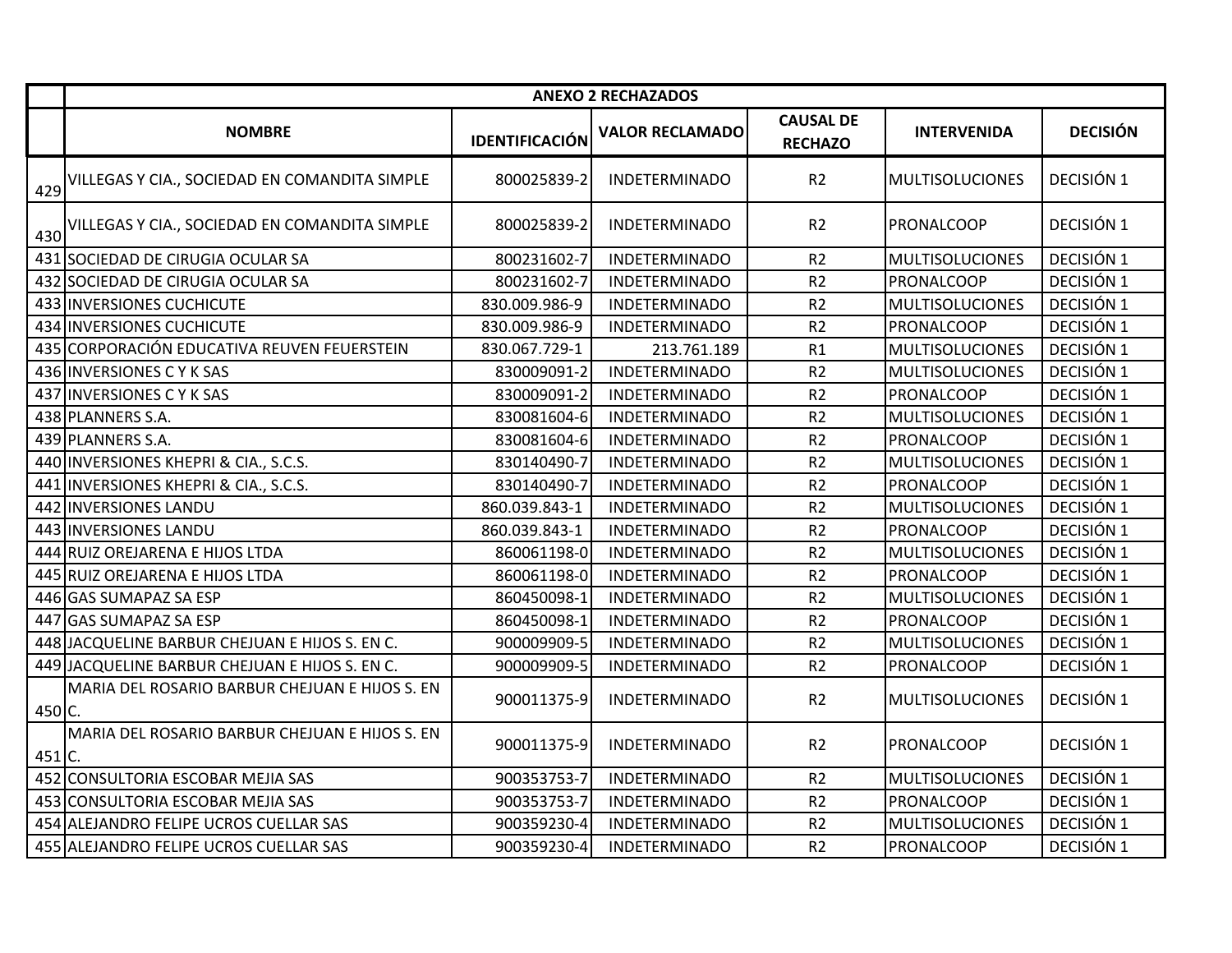|     | <b>ANEXO 2 RECHAZADOS</b>                                              |                         |                        |                                    |                        |                 |
|-----|------------------------------------------------------------------------|-------------------------|------------------------|------------------------------------|------------------------|-----------------|
|     | <b>NOMBRE</b>                                                          | <b>IDENTIFICACIÓN</b>   | <b>VALOR RECLAMADO</b> | <b>CAUSAL DE</b><br><b>RECHAZO</b> | <b>INTERVENIDA</b>     | <b>DECISIÓN</b> |
|     | 456 AGUACALIENTE SAS                                                   | 900360909-8             | <b>INDETERMINADO</b>   | R <sub>2</sub>                     | <b>MULTISOLUCIONES</b> | DECISIÓN 1      |
|     | 457 AGUACALIENTE SAS                                                   | 900360909-8             | <b>INDETERMINADO</b>   | R <sub>2</sub>                     | PRONALCOOP             | DECISIÓN 1      |
|     | 458 TORRE ALFA                                                         | 900367790-0             | <b>INDETERMINADO</b>   | R <sub>2</sub>                     | <b>MULTISOLUCIONES</b> | DECISIÓN 1      |
|     | 459 TORRE ALFA                                                         | 900367790-0             | <b>INDETERMINADO</b>   | R2                                 | PRONALCOOP             | DECISIÓN 1      |
| 460 | <b>INVERSIONES PALOS Y LAURES SAS</b>                                  | 900391673-8             | <b>INDETERMINADO</b>   | R <sub>2</sub>                     | <b>MULTISOLUCIONES</b> | DECISIÓN 1      |
|     | 461 INVERSIONES PALOS Y LAURES SAS                                     | 900391673-8             | <b>INDETERMINADO</b>   | R <sub>2</sub>                     | PRONALCOOP             | DECISIÓN 1      |
|     | 462 TRUGONZ SAS                                                        | 900450919-8             | <b>INDETERMINADO</b>   | R <sub>2</sub>                     | <b>MULTISOLUCIONES</b> | DECISIÓN 1      |
| 463 | <b>TRUGONZ SAS</b>                                                     | 900450919-8             | <b>INDETERMINADO</b>   | R <sub>2</sub>                     | PRONALCOOP             | DECISIÓN 1      |
|     | 464 FREE ZONE SERVICE                                                  | 900462359-9             | <b>INDETERMINADO</b>   | R <sub>2</sub>                     | MULTISOLUCIONES        | DECISIÓN 1      |
|     | 465 FREE ZONE SERVICE                                                  | 900462359-9             | <b>INDETERMINADO</b>   | R <sub>2</sub>                     | <b>PRONALCOOP</b>      | DECISIÓN 1      |
|     | 466 ANDRES LONDOÑO Y CIA S EN C.A.                                     | 900488294-8             | <b>INDETERMINADO</b>   | R <sub>2</sub>                     | <b>MULTISOLUCIONES</b> | DECISIÓN 1      |
|     | 467 ANDRES LONDOÑO Y CIA S EN C.A.                                     | 900488294-8             | <b>INDETERMINADO</b>   | R <sub>2</sub>                     | PRONALCOOP             | DECISIÓN 1      |
|     | AQUIL CONSULTORES SAS REPRESENTADA POR<br>468 RICARDO VILLAVECES PARDO | 900577195-9<br>19075638 | <b>INDETERMINADO</b>   | R <sub>2</sub>                     | <b>MULTISOLUCIONES</b> | DECISIÓN 1      |
|     | AQUIL CONSULTORES SAS REPRESENTADA POR<br>469 RICARDO VILLAVECES PARDO | 900577195-9<br>19075638 | <b>INDETERMINADO</b>   | R <sub>2</sub>                     | PRONALCOOP             | DECISIÓN 1      |
|     | INVERSIONES ELUNEY SAS REPRESENTADA POR<br>470 ROBERTO AZCUENAGA SILVA | 900585543<br>19069284   | <b>INDETERMINADO</b>   | R <sub>2</sub>                     | <b>MULTISOLUCIONES</b> | DECISIÓN 1      |
|     | INVERSIONES ELUNEY SAS REPRESENTADA POR<br>471 ROBERTO AZCUENAGA SILVA | 900585543<br>19069284   | <b>INDETERMINADO</b>   | R <sub>2</sub>                     | <b>PRONALCOOP</b>      | DECISIÓN 1      |
|     | 472 R AKERMAN ARQUITECTOS Y CIA S EN C                                 | 900682133-1             | <b>INDETERMINADO</b>   | R <sub>2</sub>                     | <b>MULTISOLUCIONES</b> | DECISIÓN 1      |
|     | 473 R AKERMAN ARQUITECTOS Y CIA S EN C                                 | 900682133-1             | <b>INDETERMINADO</b>   | R <sub>2</sub>                     | PRONALCOOP             | DECISIÓN 1      |
|     | 474 SEGES SAS                                                          | 900732759-7             | <b>INDETERMINADO</b>   | R <sub>2</sub>                     | <b>MULTISOLUCIONES</b> | DECISIÓN 1      |
|     | 475 SEGES SAS                                                          | 900732759-7             | <b>INDETERMINADO</b>   | R <sub>2</sub>                     | PRONALCOOP             | DECISIÓN 1      |
|     | 476 IVONNE MANZUR INVERSIONES SAS                                      | 900749498-4             | <b>INDETERMINADO</b>   | R <sub>2</sub>                     | <b>MULTISOLUCIONES</b> | DECISIÓN 1      |
|     | 477 IIVONNE MANZUR INVERSIONES SAS                                     | 900749498-4             | <b>INDETERMINADO</b>   | R <sub>2</sub>                     | <b>PRONALCOOP</b>      | DECISIÓN 1      |
|     | UYU YUI SAS REPRESENTADA POR MARIA CRISTINA<br>478 BAUTISTA URIBE      | 900818098-8<br>41703164 | <b>INDETERMINADO</b>   | R <sub>2</sub>                     | <b>MULTISOLUCIONES</b> | DECISIÓN 1      |
|     | UYU YUI SAS REPRESENTADA POR MARIA CRISTINA<br>479 BAUTISTA URIBE      | 900818098-8<br>41703164 | <b>INDETERMINADO</b>   | R <sub>2</sub>                     | <b>PRONALCOOP</b>      | DECISIÓN 1      |
|     | 480 PROMOTORA QUALITY SAS                                              | 900851446-7             | <b>INDETERMINADO</b>   | R <sub>2</sub>                     | <b>MULTISOLUCIONES</b> | DECISIÓN 1      |